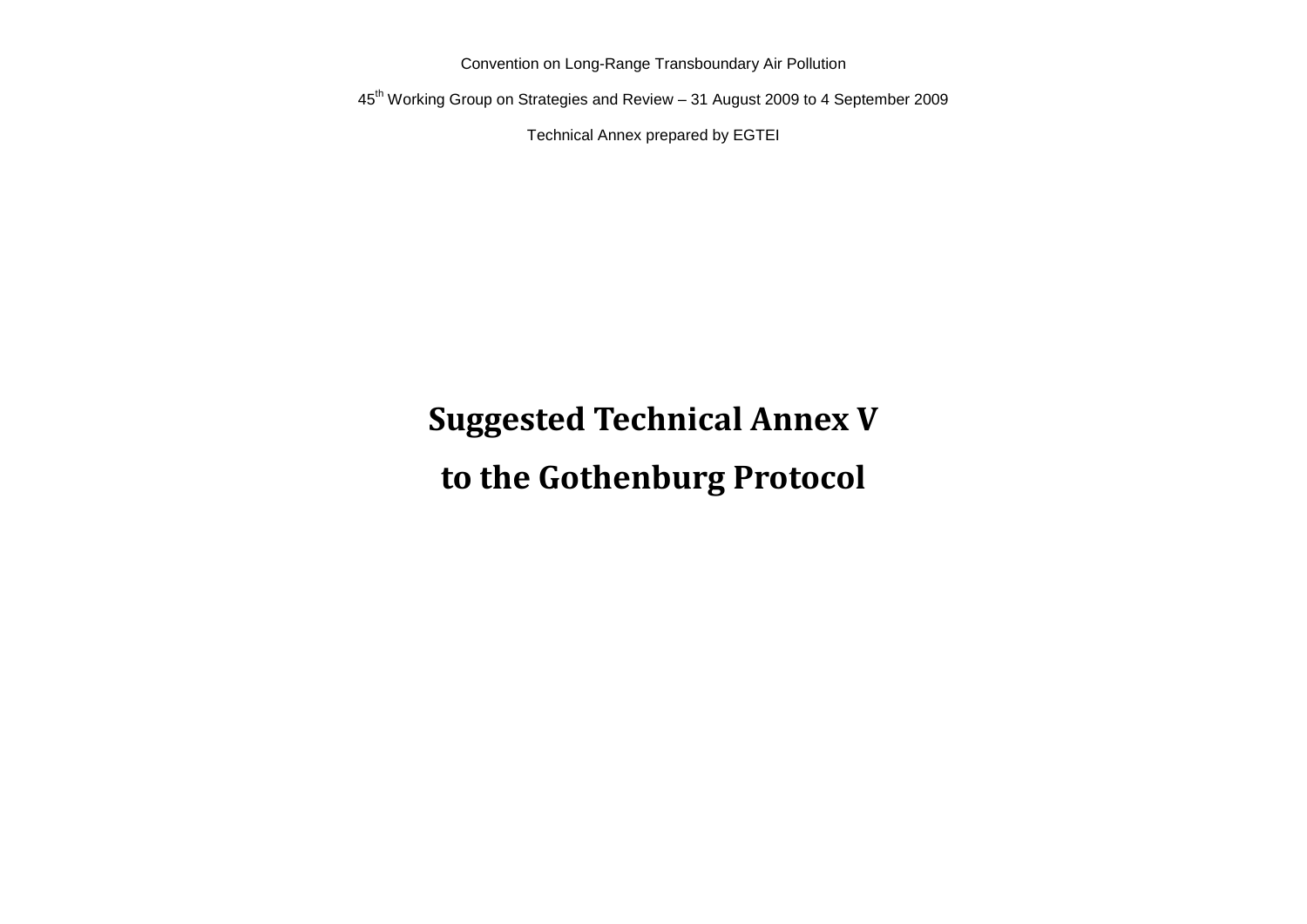$\overline{a}$ 

#### **Annex V**

#### LIMIT VALUES FOR EMISSIONS OF NITROGEN OXIDES FROM STATIONARY SOURCES

1. Section A applies to Parties other than Canada and the United States of America, section B applies to Canada and section C applies to the United States of America.

#### A. Parties other than Canada and the United States of America

2. For the purpose of section A, limit value means the quantity of a gaseous substance contained in the waste gases from an installation that is not to be exceeded. Unless otherwise specified, it shall be calculated in terms of mass of pollutant per volume of the waste gases (expressed as mg/m3), assuming standard conditions for temperature and pressure for dry gas (volume at 273.15 K, 101.3 kPa). With regard to the oxygen content of exhaust gas, the values given in the tables below for each source category shall apply. Dilution for the purpose of lowering concentrations of pollutants in waste gases is not permitted. Limit values generally address NO together with NO<sub>2</sub>, commonly named NOx, expressed as NO<sub>2</sub>. Start-up, shutdown and maintenance of equipment are excluded.

3. Emissions shall be monitored<sup>a</sup> in all cases. Compliance with limit values shall be verified. The methods of verification can include continuous or discontinuous measurements, type approval, or any other technically sound method. In case of continuous measurements, compliance with the emission standards is achieved if the validated [daily/monthly]<sup>b</sup> emission average does not exceed the limit values. In case of discontinuous measurements or other appropriate determination procedures, compliance with the emission standards is achieved if the mean value based on an appropriate number of measurements under representative conditions does not exceed the value of the emission standard. The inaccuracy of the continuous and discontinuous measurement methods may be taken into account for verification purposes.

4. Sampling and analysis of relevant polluting substances and measurements of process parameters, as well as the quality assurance of automated measuring systems and the reference measurement methods to calibrate those systems, shall be carried out in accordance with CEN standards. If CEN standards are not available, ISO standards, national or international standards which will ensure the provision of data of an equivalent scientific quality shall apply.

<sup>&</sup>lt;sup>a</sup> Monitoring is to be understood as an overall activity, comprising measuring or calculating of emissions, mass balancing, etc. It can be carried out continuously or discontinuously.

<sup>&</sup>lt;sup>b</sup> One option is to define the ELVs as daily averages, another option is to define the ELVs as monthly averages; shorter averaging periods can be considered as being more strict.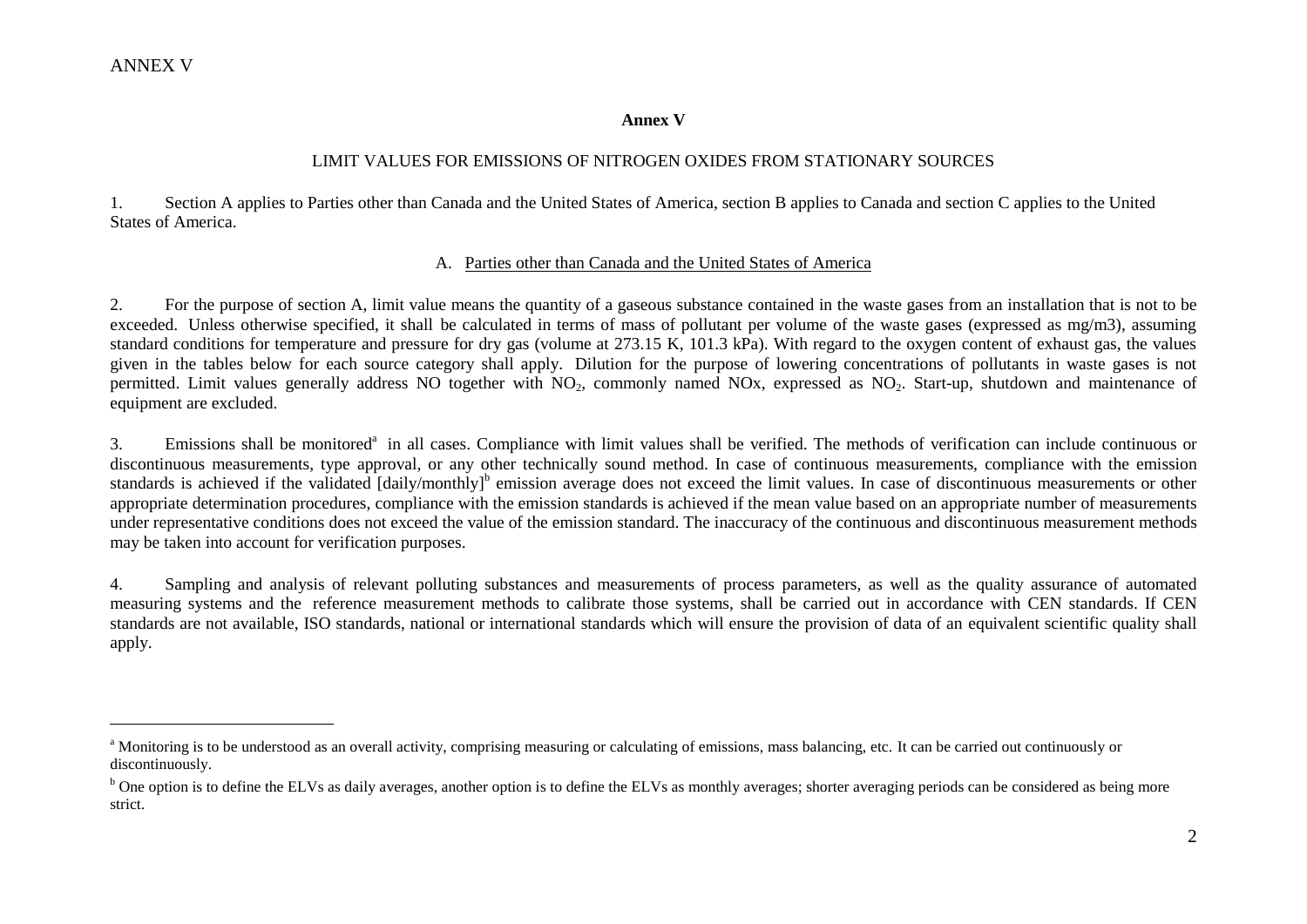5. Special provisions for combustion plants with a rated thermal input exceeding 50 MWth and for combustion plants when combined to a common stack with a total rated input exceeding 50 MWth:

5.1 The competent authority may grant derogation from the obligation to comply with the emission limit values provided for in paragraph 5 in the following cases:

[a) for combustion plants using [only/mainly] gaseous fuel who have to resort exceptionally to the use of other fuels because of a sudden interruption in the supply of gas and for this reason would need to be equipped with a waste gas purification facility]

[b) for combustion plants not operated more than XXX operating hours, starting from DATE and ending no later than DATE]

[c) for existing combustion plants using solid or liquid fuels not operated more than 1500 operating hours per year as a rolling average over a period of five years; instead following emission limit values apply:

for solid fuels: [option 1 and  $2 = 450$  mg/Nm<sup>3</sup>; option  $3 = 600$  mg/Nm<sup>3</sup>]<sup>1</sup> for liquid fuels: [option 1, 2 and  $3 = 450$  mg/Nm<sup>3</sup>]<sup>1</sup>]

5.2 Where a combustion plant is extended by at least 50MW, the emission limit value specified in paragraph 7 for new installations shall apply to the extensional part and to the part of the plant affected by the change.

5.3 Parties shall ensure that provisions are made in the permits for procedures relating to malfunction or breakdown of the abatement equipment.

5.4 In the case of a multi-fuel firing combustion plant involving the simultaneous use of two or more fuels, the competent authority shall provide rules for setting the emission limit values

6. Mineral oil refineries complying with the overall  $NO<sub>x</sub>$  limit value set in table 1 may be exempted from compliance with the individual  $NO<sub>x</sub>$  limit values provided in this annex. Following alternative bubble  $N_{\alpha}$  limit value may be used, referring to the sum of the emissions from all combustion plants and process installations expressed as an average concentration and at a reference oxygen content of [3%]: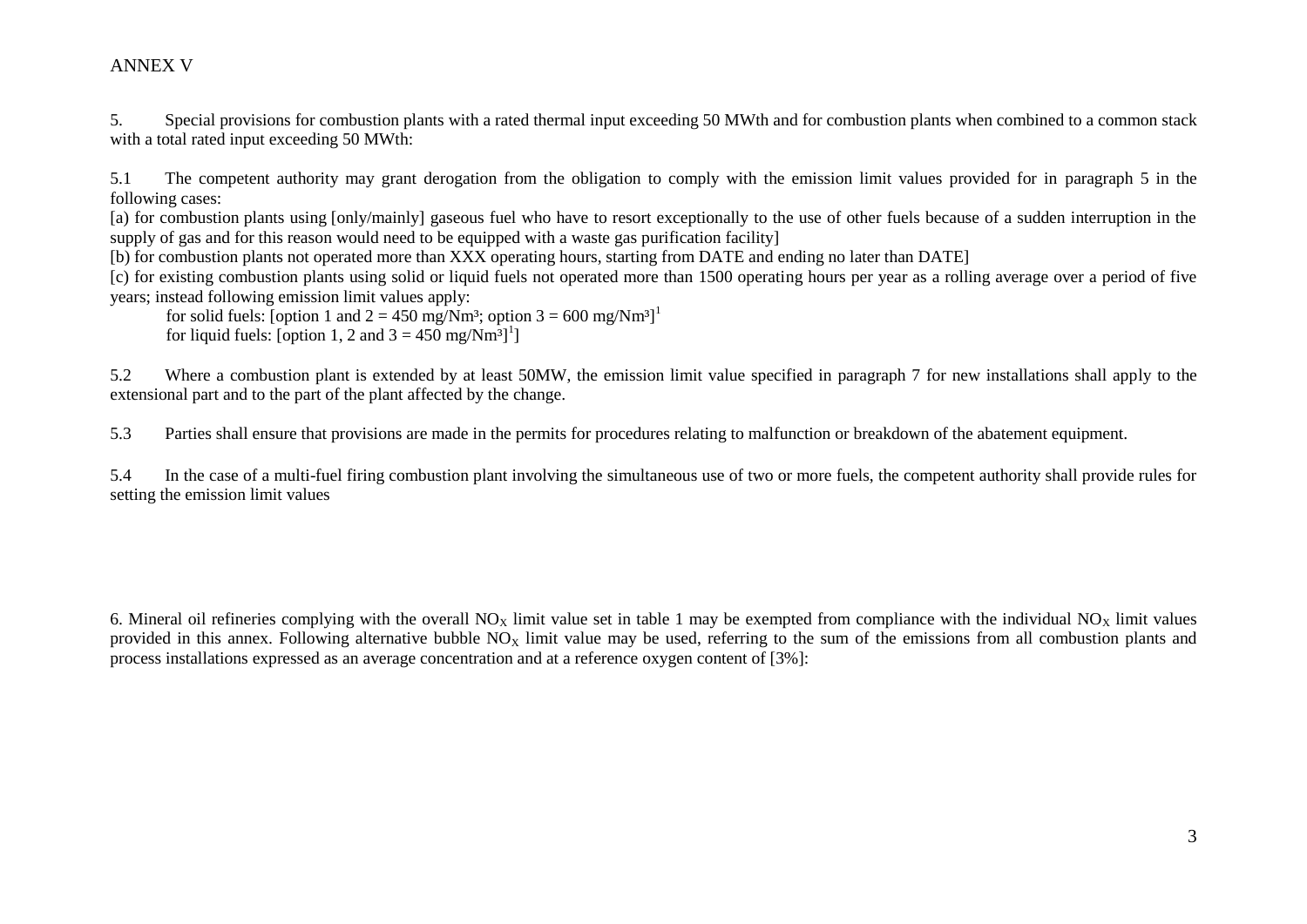#### **Table 1. Suggested options for limit values for NOx emissions released from refineries using the bubble concept**

|                         |      |                      |                   |                  | Suggested ELV for $NO_x$ [mg/Nm <sup>3</sup> ] |                   |     |                    |
|-------------------------|------|----------------------|-------------------|------------------|------------------------------------------------|-------------------|-----|--------------------|
|                         |      | Option $1^{1/2}$     |                   | Option $2^{1/2}$ |                                                |                   |     | Option $3^{1/2}$   |
|                         |      | <b>Lower BAT AEL</b> | <b>Techniques</b> |                  | <b>Upper BAT AEL</b>                           | <b>Techniques</b> |     | <b>Legislation</b> |
| Mineral oil<br>refinery | l 50 | cf. footnote         |                   | 300              | cf. footnote                                   |                   | 400 |                    |

**BREF**: The TWG has not been able to identify a single range of emissions associated with the application of BAT under the bubble concept (see reasons within the *introduction to BAT for Reduction of Emissions to Air). However, several benchmarks were identified:*

*For the concentration bubble approach (all in mg/Nm3 and @ 3% O2):*

- *- One Member State proposed that the full implementation of BAT results in a bubble of 70 - 150 (daily average).*
- *- One Member State proposed that the implementation of BAT results in a bubble of 100 - 200 (monthly average) based on calculation in Annex V.*
- *- One Member State proposed that the implementation of BAT results in a bubble of 150 (monthly average) and 200 daily.*

*- Two Member States proposed a bubble range of 250 – 450 (monthly average) based on current practice.*

*- Industry proposed a bubble range of 200 – 500 (yearly average) based on current European refinery performance.*

*For the load bubble approach (all in t NOx/Mt of throughput):*

*- One Member State proposed a bubble range of 20 – 150 (yearly average) based on the upper quartile of specific emissions from 40 existing EU refineries.*

*- One Member State proposed that the full implementation of BAT results in a bubble range of 80 – 170 (daily average)*

Oxygen reference: dry basis, 3% for combustion, 15 % for gas turbines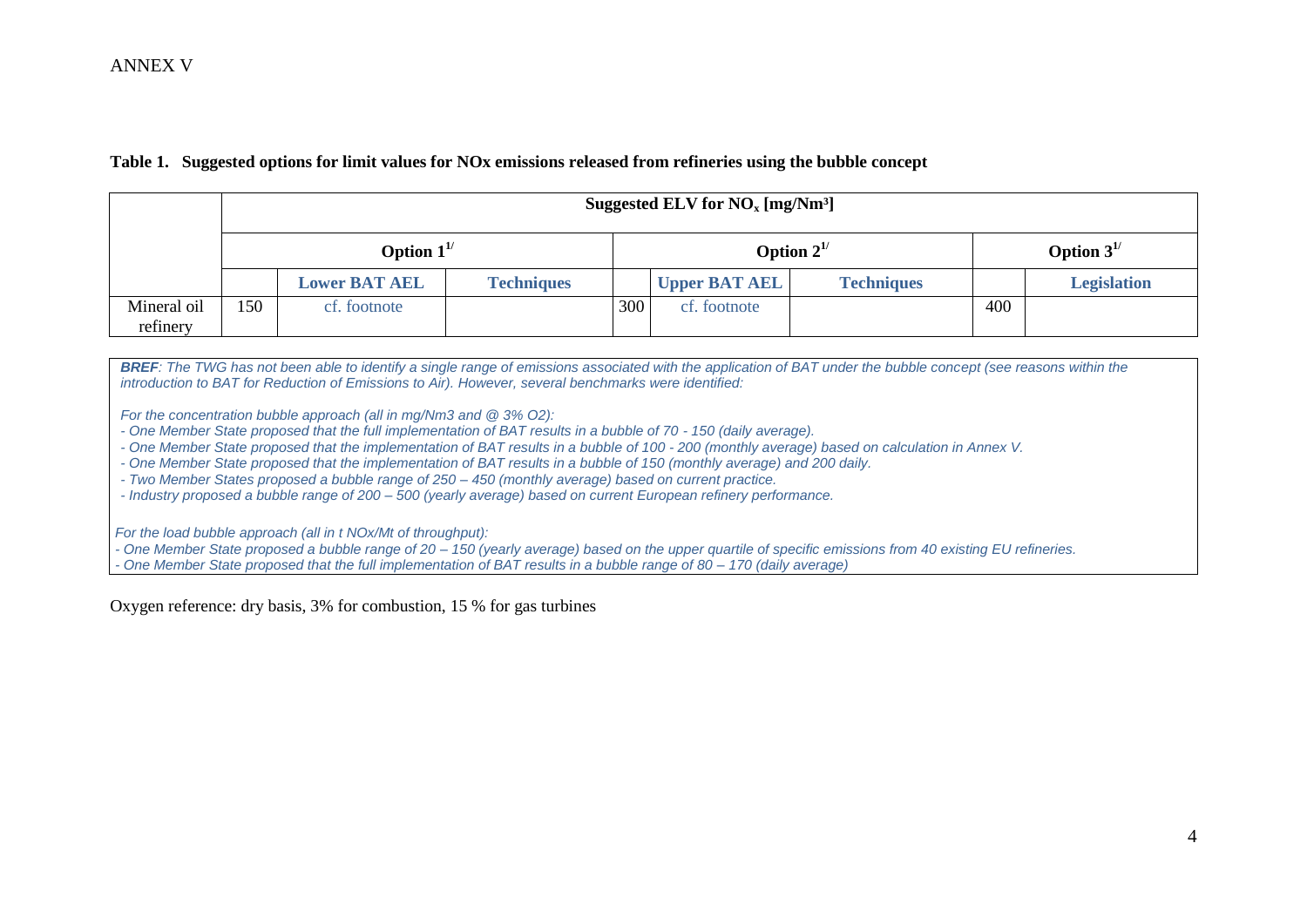$\overline{a}$ 

7. Combustion plants (boilers and process heaters) with a rated thermal input exceeding 50 MWth or combustion plants when combined to a common stack with a total rated input exceeding  $50$  MWth<sup>c</sup>:

**Table 2.** Suggested options for limit values for NO<sub>x</sub> emissions released from boilers [and process heaters]  $\frac{a}{a}$ 

<sup>&</sup>lt;sup>c</sup> Individual combustion plants below 15 MWth shall not be considered to calculate the total rated input.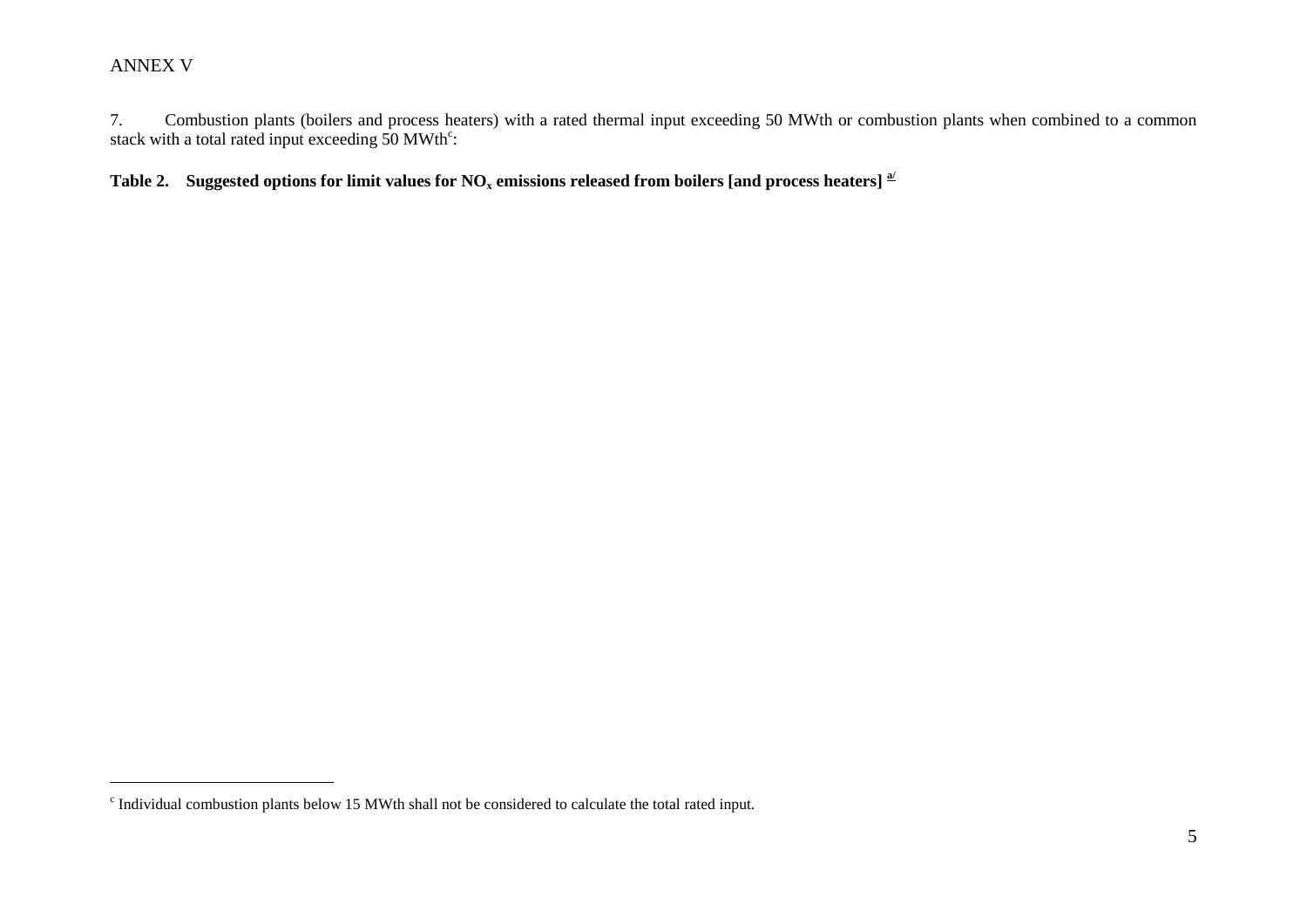|                     | <b>Therm</b>        |                                                |                                                                                                                                                                                                                        |                                                                                                                                                                                                                                                                                                                                                                                                                                                       | Suggested ELV for $NO_x$ [mg/Nm <sup>3]b/</sup>                                          |                                                                                                                                                                                                   |                         |                                                                                                |                                                                                                                                                                                                                                                                                        |  |
|---------------------|---------------------|------------------------------------------------|------------------------------------------------------------------------------------------------------------------------------------------------------------------------------------------------------------------------|-------------------------------------------------------------------------------------------------------------------------------------------------------------------------------------------------------------------------------------------------------------------------------------------------------------------------------------------------------------------------------------------------------------------------------------------------------|------------------------------------------------------------------------------------------|---------------------------------------------------------------------------------------------------------------------------------------------------------------------------------------------------|-------------------------|------------------------------------------------------------------------------------------------|----------------------------------------------------------------------------------------------------------------------------------------------------------------------------------------------------------------------------------------------------------------------------------------|--|
| <b>Fuel</b><br>type | al<br>input<br>[MWt |                                                | Option $1^{1/2}$                                                                                                                                                                                                       |                                                                                                                                                                                                                                                                                                                                                                                                                                                       | Option $2^{1/2}$                                                                         |                                                                                                                                                                                                   |                         |                                                                                                | Option $3^{1/2}$                                                                                                                                                                                                                                                                       |  |
|                     | $\mathbf{h}$        |                                                | <b>Lower BAT AEL</b>                                                                                                                                                                                                   | <b>Techniques</b>                                                                                                                                                                                                                                                                                                                                                                                                                                     |                                                                                          | <b>Upper BAT</b><br><b>AEL</b>                                                                                                                                                                    | <b>Techniques</b>       |                                                                                                | <b>Legislation</b>                                                                                                                                                                                                                                                                     |  |
| Solid<br>fuels      | $50-100$            | New plants:<br>250 (coal,<br>lignite)<br>peat) | Coal, lignite (grate):<br>200<br>Coal<br>Coal (PC): 90<br>Coal, lignite (FBC):<br>200<br>200 (biomass, Lignite (PC): 200<br>Biomass, peat (grate):<br>170<br>Biomass, peat (PC):<br>150<br>Biomass, peat (FBC):<br>150 | Pm and or SNCR<br>Combination of Pm (such as air<br>and fuel staging, low NO <sub>x</sub><br>burner, etc.), SNCR or SCR as an<br>additional measure<br>Combination of Pm (such as air<br>and fuel-staging)<br>Combination of Pm (such as air<br>and fuel-staging)<br>Spreader-stoker<br>Combination of Pm (air and fuel<br>staging, low NOX burner, etc.) or<br><b>SCR</b><br>Combination of Pm (air<br>distribution or by flue-gas<br>recirculation) | New plants:<br>300 (coal, lignite)<br>(pulverised lignite:<br>450<br>250 (biomass, peat) | Coal, lignite (grate):<br>300<br>Coal (PC): 300<br>Coal, lignite (FBC):<br>200<br>Lignite (PC): 450<br>Biomass, peat<br>(grate): 250<br>Biomass, peat (PC):<br>250<br>Biomass, peat<br>(FBC): 250 | Same as for<br>option 1 | New plants: 2002): 400<br>$400$ (coal,<br>lignite)<br>(pulverised<br>400<br>(biomass,<br>peat) | EU-LCPD: (licence before<br>$2002$ : 600;<br>EU-LCPD: (licence after<br><b>UNECE-GP: 400</b><br>lignite 450) EU-IED (permit before<br>2014): Lignite (PC): 450;<br><b>Other: 300</b><br>EU-IED (permit after<br>2014): Coal, lignite: 300;<br>lignite (PC): 400;<br>Biomass, peat: 250 |  |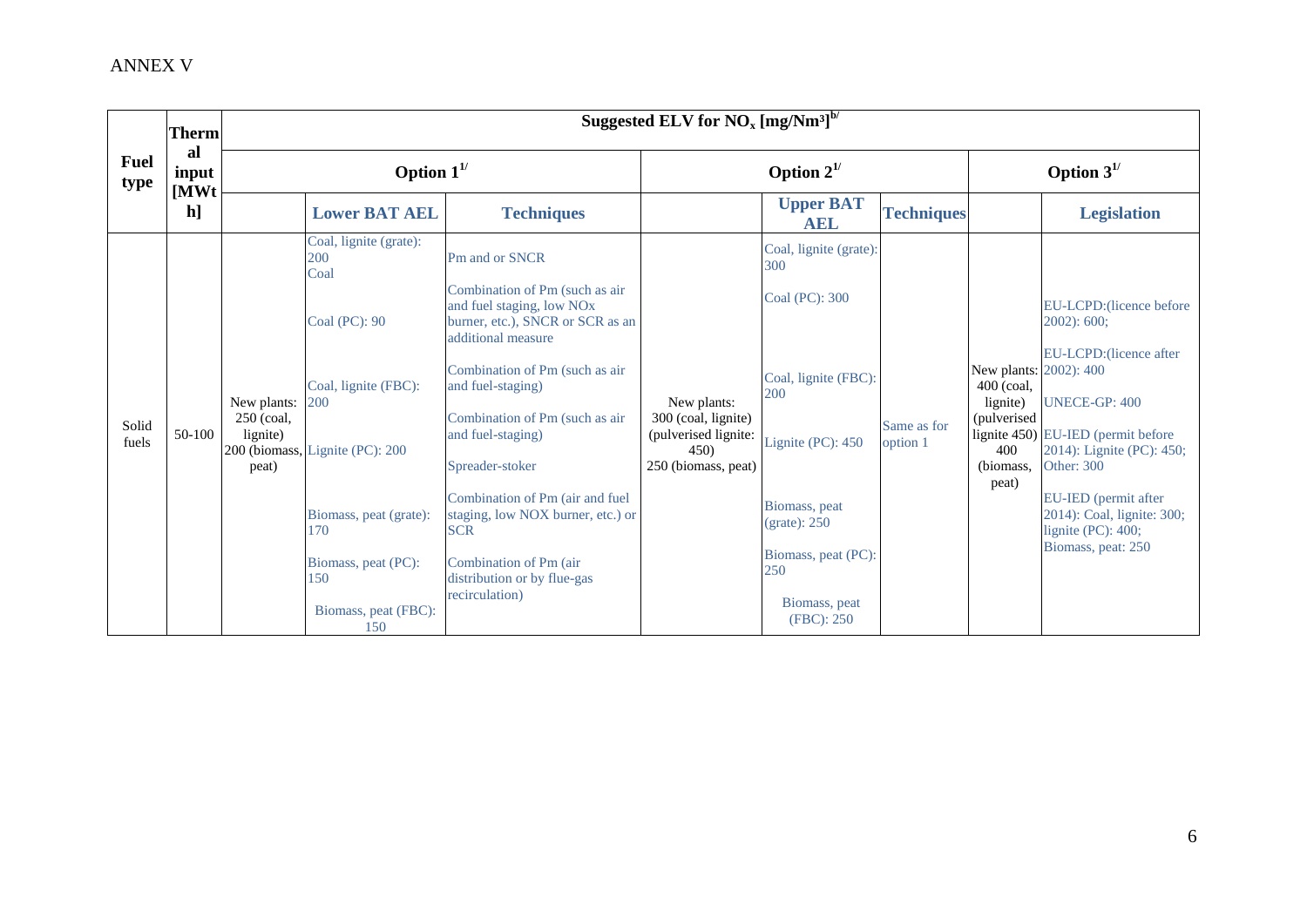|                     | <b>Therm</b>        |                                                                         |                                                                                                                                                                                                     |                                                                                                                                                                                                                                                                                                                                                                                                                                                       | Suggested ELV for $NO_x$ [mg/Nm <sup>3]b/</sup>                                                |                                                                                                                                                                                           |                         |                                                                           |                                                                                                                                                                                                                                                                                                                                                    |  |
|---------------------|---------------------|-------------------------------------------------------------------------|-----------------------------------------------------------------------------------------------------------------------------------------------------------------------------------------------------|-------------------------------------------------------------------------------------------------------------------------------------------------------------------------------------------------------------------------------------------------------------------------------------------------------------------------------------------------------------------------------------------------------------------------------------------------------|------------------------------------------------------------------------------------------------|-------------------------------------------------------------------------------------------------------------------------------------------------------------------------------------------|-------------------------|---------------------------------------------------------------------------|----------------------------------------------------------------------------------------------------------------------------------------------------------------------------------------------------------------------------------------------------------------------------------------------------------------------------------------------------|--|
| <b>Fuel</b><br>type | al<br>input<br>[MWt |                                                                         | Option $1^{1/2}$                                                                                                                                                                                    |                                                                                                                                                                                                                                                                                                                                                                                                                                                       |                                                                                                | Option $2^{1/2}$                                                                                                                                                                          |                         |                                                                           | Option $3^{1/2}$                                                                                                                                                                                                                                                                                                                                   |  |
|                     | $\mathbf{h}$        |                                                                         | <b>Lower BAT AEL</b>                                                                                                                                                                                | <b>Techniques</b>                                                                                                                                                                                                                                                                                                                                                                                                                                     |                                                                                                | <b>Upper BAT</b><br><b>AEL</b>                                                                                                                                                            | <b>Techniques</b>       |                                                                           | <b>Legislation</b>                                                                                                                                                                                                                                                                                                                                 |  |
|                     |                     | Existing<br>plants:<br>250 (coal,<br>lignite)<br>250 (biomass,<br>peat) | Coal, lignite (grate):<br>200<br>Coal (PC): 90<br>Coal, lignite (FBC):<br>200<br>Lignite $(PC)$ : 200<br>Biomass, peat (grate):<br>200<br>Biomass, peat (PC):<br>150<br>Biomass, peat (FBC):<br>150 | Pm and or SNCR<br>Combination of Pm (such as air<br>and fuel staging, low NO <sub>x</sub><br>burner, etc.), SNCR or SCR as an<br>additional measure<br>Combination of Pm (such as air<br>and fuel-staging)<br>Combination of Pm (such as air<br>and fuel-staging)<br>Spreader-stoker<br>Combination of Pm (air and fuel<br>staging, low NOX burner, etc.) or<br><b>SCR</b><br>Combination of Pm (air<br>distribution or by flue-gas<br>recirculation) | Existing plants:<br>300 (coal, lignite)<br>(pulverised lignite:<br>450)<br>300 (biomass, peat) | Coal, lignite (grate)<br>Coal (PC): 300<br>Coal, lignite (FBC):<br>300<br>Lignite (PC): 450<br>Biomass, peat<br>(grate): 300<br>Biomass, peat (PC):<br>300<br>Biomass, peat<br>(FBC): 300 | Same as for<br>option 1 | Existing<br>plants:<br>600 (coal<br>lignite)<br>600<br>(biomass,<br>peat) | EU-LCPD: (licence before)<br>2002): 600<br>EU-LCPD: (licence after<br>2002): 400<br><b>UNECE-GP:</b><br>in general: 650;<br>less than 10% volatile<br>compounds: 1300<br>EU-IED (permit before<br>2014): Lignite (PC): 450;<br><b>Other: 300</b><br>EU-IED (permit after<br>2014): Coal, lignite: 300;<br>lignite (PC): 400;<br>Biomass, peat: 250 |  |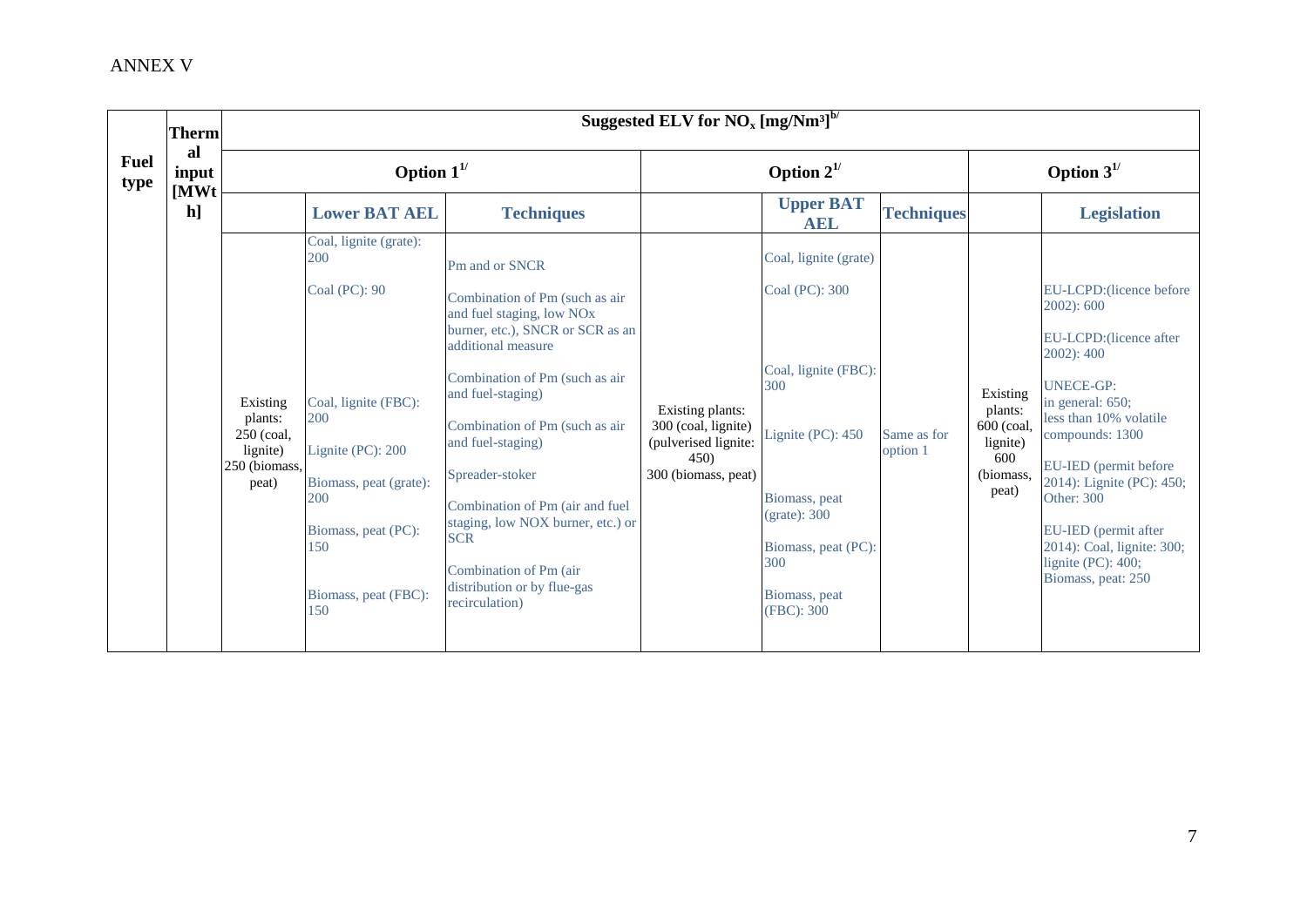|                     | <b>Therm</b>        |                                                                 |                                                                                                                                   | Suggested ELV for $NO_x$ [mg/Nm <sup>3]b/</sup>                                                                                                                                                                                                                                                                                                                                                                                                                                                                                               |                                                           |                                                                                                                                |                         |                                                                                                                            |                                                                                                                                                                                                                                           |  |  |
|---------------------|---------------------|-----------------------------------------------------------------|-----------------------------------------------------------------------------------------------------------------------------------|-----------------------------------------------------------------------------------------------------------------------------------------------------------------------------------------------------------------------------------------------------------------------------------------------------------------------------------------------------------------------------------------------------------------------------------------------------------------------------------------------------------------------------------------------|-----------------------------------------------------------|--------------------------------------------------------------------------------------------------------------------------------|-------------------------|----------------------------------------------------------------------------------------------------------------------------|-------------------------------------------------------------------------------------------------------------------------------------------------------------------------------------------------------------------------------------------|--|--|
| <b>Fuel</b><br>type | al<br>input<br>[MWt |                                                                 | Option $1^{1/2}$                                                                                                                  |                                                                                                                                                                                                                                                                                                                                                                                                                                                                                                                                               |                                                           | Option $2^{1/2}$                                                                                                               |                         |                                                                                                                            | Option $3^{1/2}$                                                                                                                                                                                                                          |  |  |
|                     | $\mathbf{h}$        |                                                                 | <b>Lower BAT AEL</b>                                                                                                              | <b>Techniques</b>                                                                                                                                                                                                                                                                                                                                                                                                                                                                                                                             |                                                           | <b>Upper BAT</b><br><b>AEL</b>                                                                                                 | <b>Techniques</b>       |                                                                                                                            | <b>Legislation</b>                                                                                                                                                                                                                        |  |  |
|                     | 100-300             | New plants:<br>150 (coal,<br>lignite)<br>150 (biomass,<br>peat) | Coal (PC): 90<br>Lignite $(PC)$ : 100<br>Coal, lignite (FBC):<br>100<br>Biomass, peat (PC):<br>150<br>Biomass, peat (FBC):<br>150 | Combination of Pm (air and fuel-<br>staging,<br>low NO <sub>x</sub> burner, reburning, etc),<br>in combination<br>with SCR or combined<br>techniques<br>Combination of Pm (air and fuel-<br>staging,<br>low NO <sub>x</sub> burner, reburning, etc.)<br>Combination of Pm (air and fuel-<br>staging),<br>if necessary, together with SNCR<br>Combination of Pm (such as air<br>and fuel staging, low NOX<br>burner) if necessary SNCR and/or<br><b>SCR</b><br>Combination of Pm (such as air<br>distribution or by flue-gas<br>recirculation) | New plants:<br>200 (coal, lignite)<br>200 (biomass, peat) | Coal (PC): 200<br>Lignite (PC): 200<br>Coal, lignite (FBC)<br>200<br>Biomass, peat (PC):<br>200<br>Biomass, peat<br>(FBC): 200 | Same as for<br>option 1 | New plants: $\begin{bmatrix} 200 \\ 200 \end{bmatrix}$<br>200 (coal,<br>lignite)<br>$\overline{300}$<br>(biomass,<br>peat) | EU-LCPD: (licence before<br>2002): 600<br>EU-LCPD: (licence after<br>2002): Biomass: 300; other<br><b>UNECE-GP: 300</b><br>EU-IED (permit before<br>2014): Biomass, peat: 250;<br><b>Other: 200</b><br>EU-IED (permit after<br>2014): 200 |  |  |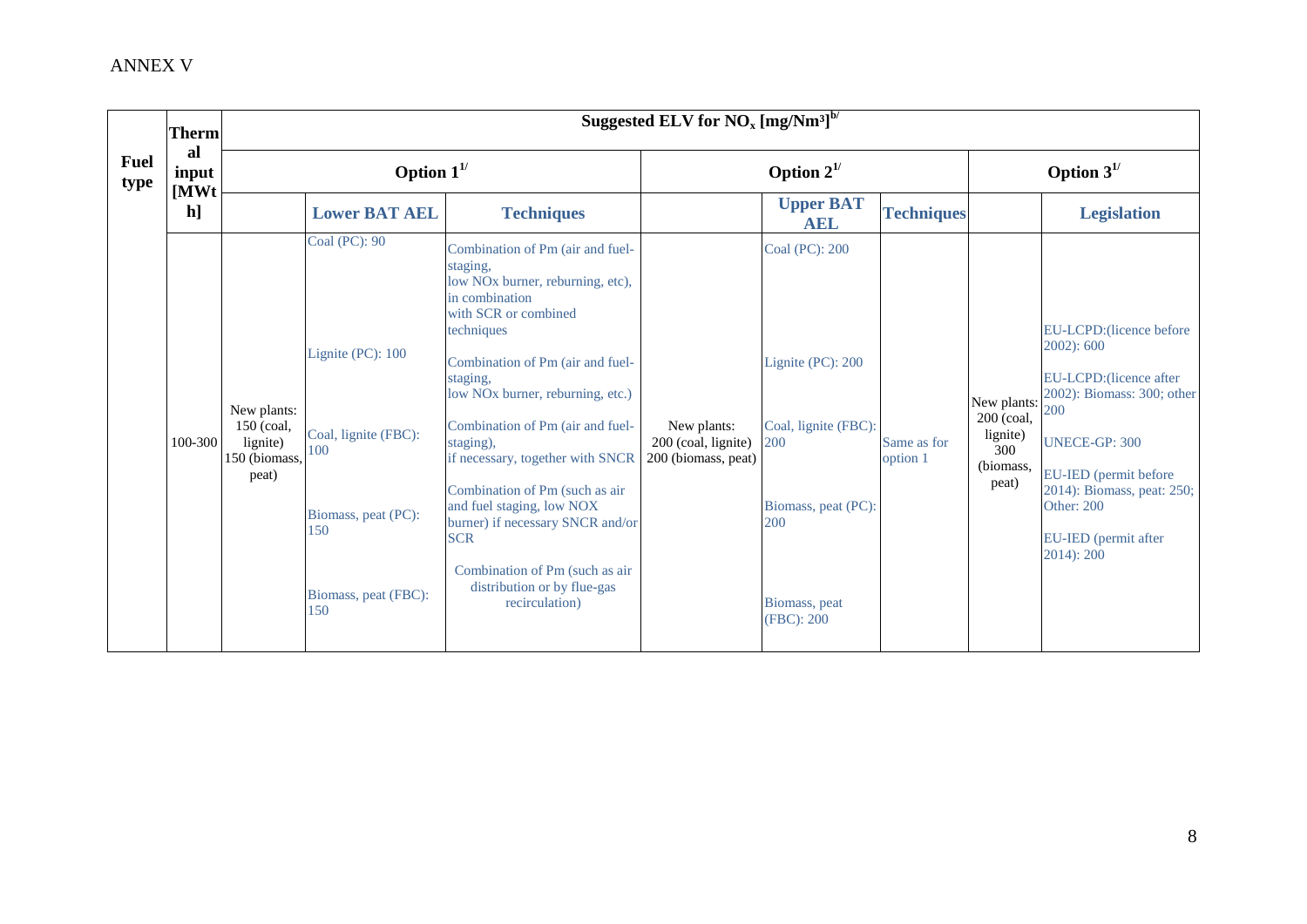|                     | <b>Therm</b>         |                                                                           |                                                                                                                                       |                                                                                                                                                                                                                                                                                                                                                                                                                                                                                                                                               | Suggested ELV for $NO_x$ [mg/ $Nm^3$ ] <sup>b/</sup>           |                                                                                                                                             |                   |                                                                            |                                                                                                                                                                                                                                                                                                      |  |
|---------------------|----------------------|---------------------------------------------------------------------------|---------------------------------------------------------------------------------------------------------------------------------------|-----------------------------------------------------------------------------------------------------------------------------------------------------------------------------------------------------------------------------------------------------------------------------------------------------------------------------------------------------------------------------------------------------------------------------------------------------------------------------------------------------------------------------------------------|----------------------------------------------------------------|---------------------------------------------------------------------------------------------------------------------------------------------|-------------------|----------------------------------------------------------------------------|------------------------------------------------------------------------------------------------------------------------------------------------------------------------------------------------------------------------------------------------------------------------------------------------------|--|
| <b>Fuel</b><br>type | al<br>input          |                                                                           | Option $1^{1/2}$                                                                                                                      |                                                                                                                                                                                                                                                                                                                                                                                                                                                                                                                                               |                                                                | Option $2^{1/2}$                                                                                                                            |                   |                                                                            | Option $3^{1/2}$                                                                                                                                                                                                                                                                                     |  |
|                     | [MWt<br>$\mathbf{h}$ |                                                                           | <b>Lower BAT AEL</b>                                                                                                                  | <b>Techniques</b>                                                                                                                                                                                                                                                                                                                                                                                                                                                                                                                             |                                                                | <b>Upper BAT</b><br><b>AEL</b>                                                                                                              | <b>Techniques</b> |                                                                            | <b>Legislation</b>                                                                                                                                                                                                                                                                                   |  |
|                     |                      | Existing<br>plants:<br>$200$ (coal,<br>lignite)<br>200 (biomass,<br>peat) | <b>Coal (PC): 90</b><br>Lignite (PC): 100<br>Coal, lignite (FBC):<br>100<br>Biomass, peat (PC):<br>150<br>Biomass, peat (FBC):<br>150 | Combination of Pm (air and fuel-<br>staging,<br>low NO <sub>x</sub> burner, reburning, etc),<br>in combination<br>with SCR or combined<br>techniques<br>Combination of Pm (air and fuel-<br>staging,<br>low NO <sub>x</sub> burner, reburning, etc.)<br>Combination of Pm (air and fuel-<br>staging),<br>if necessary, together with SNCR<br>Combination of Pm (such as air<br>and fuel staging, low NOX<br>burner) if necessary SNCR and/or<br><b>SCR</b><br>Combination of Pm (such as air<br>distribution or by flue-gas<br>recirculation) | Existing plants:<br>200 (coal, lignite)<br>250 (biomass, peat) | Coal (PC): 200<br>Lignite (PC): 200<br>Coal, lignite (FBC): Same as for<br>200<br>Biomass, peat (PC):<br>250<br>Biomass, peat<br>(FBC): 250 | option 1          | Existing<br>plants:<br>600 (coal,<br>lignite)<br>600<br>(biomass,<br>peat) | EU-LCPD: (licence before)<br>2002): 600<br>EU-LCPD: (licence after<br>2002): Biomass: 300; other<br>200<br>UNECE-GP: in general:<br>650; less than 10% volatile<br>compounds: 1300<br>EU-IED (permit before<br>2014): Biomass, peat: 250;<br><b>Other: 200</b><br>EU-IED (permit after<br>2014): 200 |  |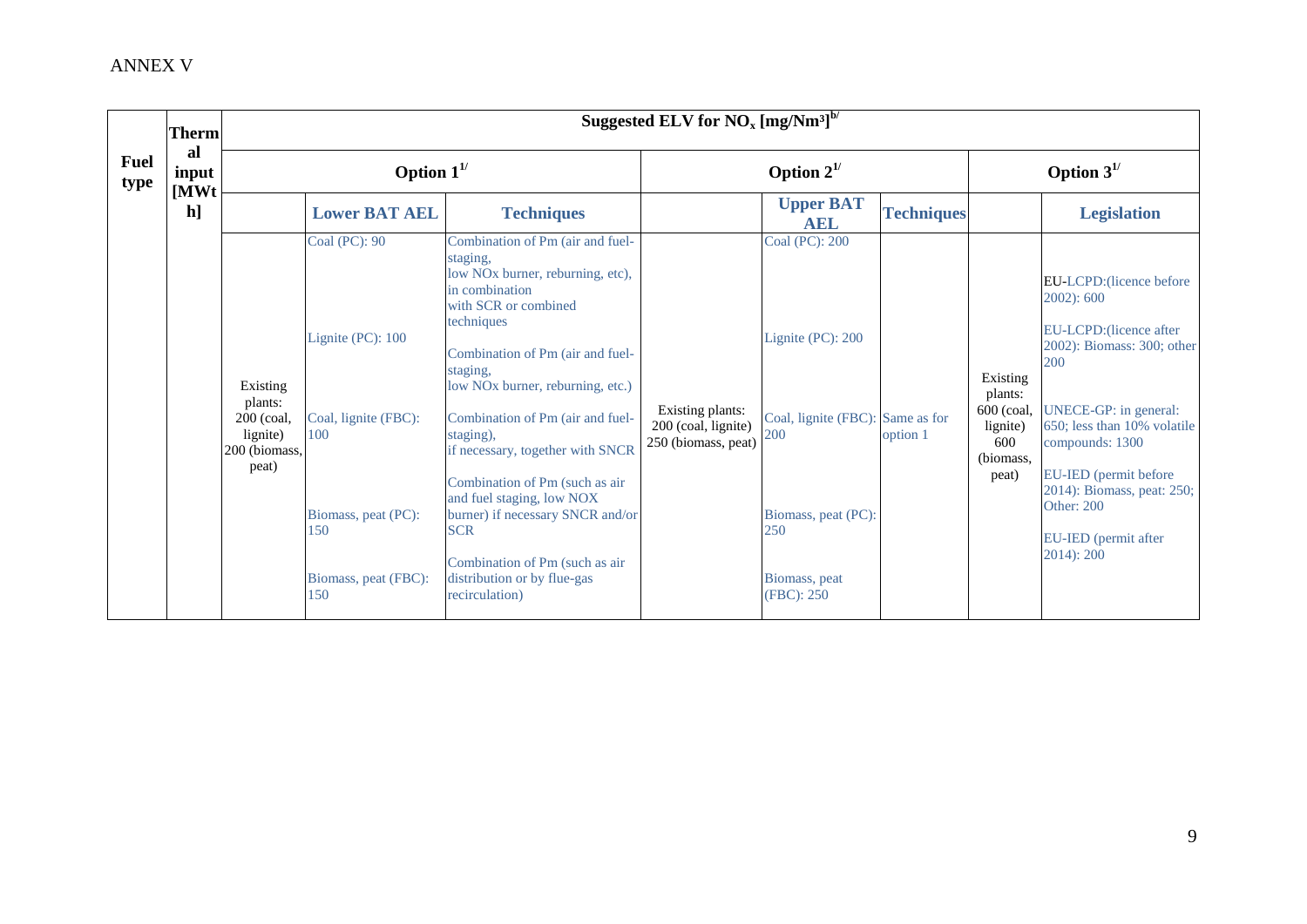|                     | Therm                                           |                                                                   | Suggested ELV for $NO_x$ [mg/Nm <sup>3]b/</sup>                                                                      |                                                                                                                                                                                                                                                                                                                                                                                                                                                                                                                           |                                                           |                                                                                                                                             |                   |                                                                    |                                                                                                                                                                                                                                                                                                         |  |  |
|---------------------|-------------------------------------------------|-------------------------------------------------------------------|----------------------------------------------------------------------------------------------------------------------|---------------------------------------------------------------------------------------------------------------------------------------------------------------------------------------------------------------------------------------------------------------------------------------------------------------------------------------------------------------------------------------------------------------------------------------------------------------------------------------------------------------------------|-----------------------------------------------------------|---------------------------------------------------------------------------------------------------------------------------------------------|-------------------|--------------------------------------------------------------------|---------------------------------------------------------------------------------------------------------------------------------------------------------------------------------------------------------------------------------------------------------------------------------------------------------|--|--|
| <b>Fuel</b><br>type | al<br>input<br>$\mathbf{M}\mathbf{W}\mathbf{t}$ |                                                                   | Option $1^{1/2}$                                                                                                     |                                                                                                                                                                                                                                                                                                                                                                                                                                                                                                                           |                                                           | Option $2^{1/2}$                                                                                                                            |                   | Option $3^{1/2}$                                                   |                                                                                                                                                                                                                                                                                                         |  |  |
|                     | $\mathbf{h}$                                    |                                                                   | <b>Lower BAT AEL</b>                                                                                                 | <b>Techniques</b>                                                                                                                                                                                                                                                                                                                                                                                                                                                                                                         |                                                           | <b>Upper BAT</b><br><b>AEL</b>                                                                                                              | <b>Techniques</b> |                                                                    | <b>Legislation</b>                                                                                                                                                                                                                                                                                      |  |  |
|                     | >300                                            | New plants:<br>$100$ (coal,<br>lignite)<br>100 (biomass,<br>peat) | Coal (PC): 90<br>Lignite (PC): 50<br>Coal, lignite (FBC): 50<br>Biomass, peat (PC): 50<br>Biomass, peat (FBC):<br>50 | Combination of Pm (air and fuel-<br>staging,<br>low NO <sub>x</sub> burner, reburning, etc.),<br>in combination<br>with SCR or combined<br>techniques<br>Combination of Pm (such as air<br>and fuel-staging, low NOx<br>burner, reburning, etc)<br><b>Combination of Pm</b><br>(such as air and fuel-staging)<br>Combination of Pm (air and fuel<br>staging, low NOX burner), if<br>necessary SNCR and/or SCR<br>Combination of Pm (air<br>distribution or by flue-gas<br>recirculation), if necessary SNCR<br>and/or SCR | New plants:<br>150 (coal, lignite)<br>150 (biomass, peat) | Coal (PC): 150<br>Lignite (PC): 200<br>Coal, lignite (FBC): Same as for<br>150<br>Biomass, peat (PC):<br>150<br>Biomass, peat<br>(FBC): 150 | option 1          | New plants:<br>200 (coal,<br>lignite)<br>200<br>(biomass,<br>peat) | EU-LCPD: (licence before)<br>2002, <500MW): 600<br>EU-LCPD: (licence before<br>2002, >500MW): until<br>2016: 500; after 2016: 200<br>EU-LCPD: (licence after<br>2002): 200<br><b>UNECE-GP: 200</b><br>EU-IED (permit before<br>2014): 200<br>EU-IED (permit after<br>$2014$ : 150;<br>Lignite (PC): 200 |  |  |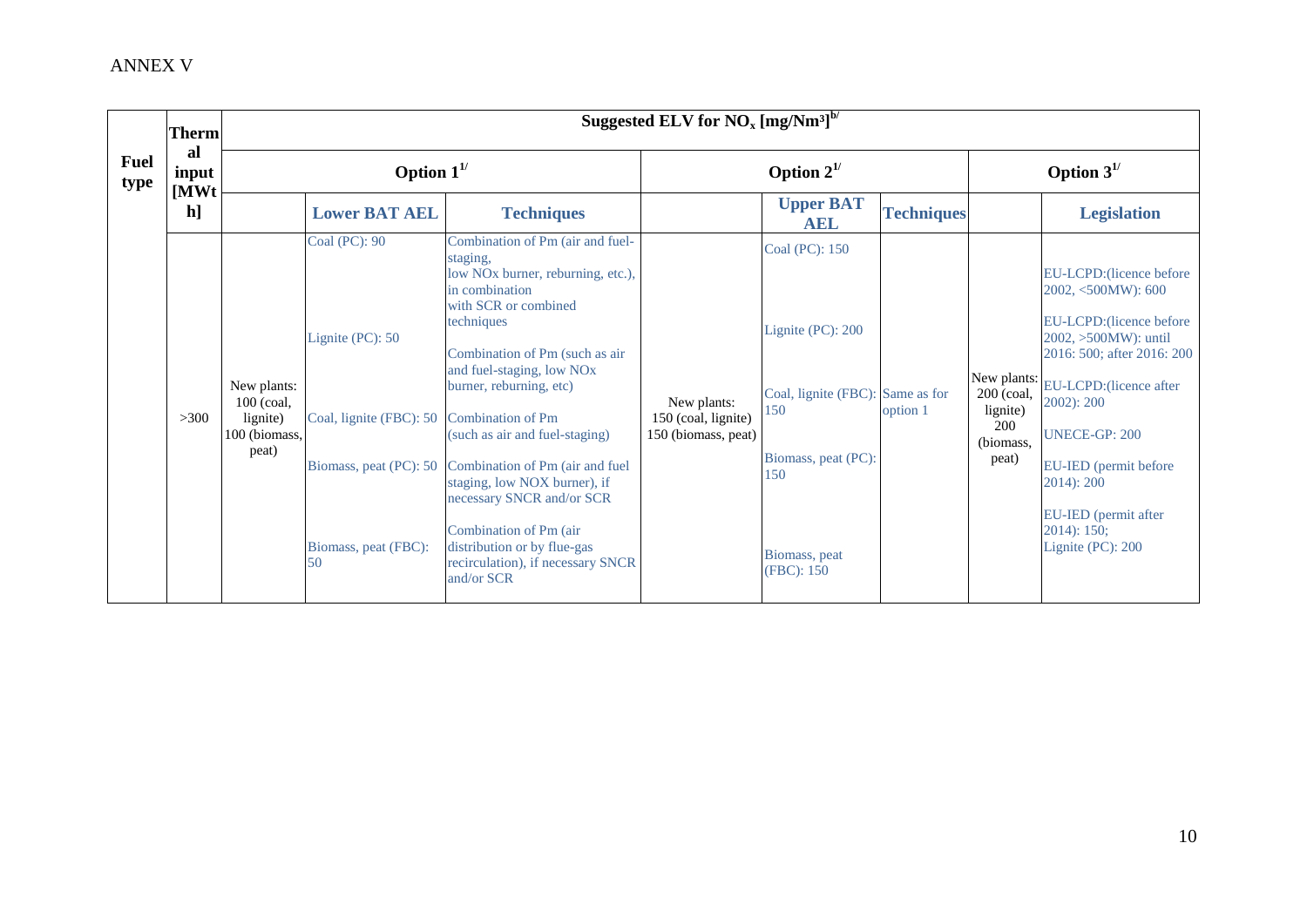|                     | <b>Therm</b>        |                                                                         |                                                                                                                      |                                                                                                                                                                                                                                                                                                                                                                                                                                                                                                                           | Suggested ELV for $NO_x$ [mg/Nm <sup>3]b/</sup>                |                                                                                                                                 |                         |                                                                            |                                                                                                                                                                                                                                                                                                                                                                      |  |
|---------------------|---------------------|-------------------------------------------------------------------------|----------------------------------------------------------------------------------------------------------------------|---------------------------------------------------------------------------------------------------------------------------------------------------------------------------------------------------------------------------------------------------------------------------------------------------------------------------------------------------------------------------------------------------------------------------------------------------------------------------------------------------------------------------|----------------------------------------------------------------|---------------------------------------------------------------------------------------------------------------------------------|-------------------------|----------------------------------------------------------------------------|----------------------------------------------------------------------------------------------------------------------------------------------------------------------------------------------------------------------------------------------------------------------------------------------------------------------------------------------------------------------|--|
| <b>Fuel</b><br>type | al<br>input<br>[MWt |                                                                         | Option $1^{1/2}$                                                                                                     |                                                                                                                                                                                                                                                                                                                                                                                                                                                                                                                           |                                                                | Option $2^{1/2}$                                                                                                                |                         | Option $3^{1/2}$                                                           |                                                                                                                                                                                                                                                                                                                                                                      |  |
|                     | $\mathbf{h}$        |                                                                         | <b>Lower BAT AEL</b>                                                                                                 | <b>Techniques</b>                                                                                                                                                                                                                                                                                                                                                                                                                                                                                                         |                                                                | <b>Upper BAT</b><br><b>AEL</b>                                                                                                  | <b>Techniques</b>       |                                                                            | <b>Legislation</b>                                                                                                                                                                                                                                                                                                                                                   |  |
|                     |                     | Existing<br>plants:<br>100 (coal,<br>lignite)<br>100 (biomass,<br>peat) | Coal (PC): 90<br>Lignite (PC): 50<br>Coal, lignite (FBC): 50<br>Biomass, peat (PC): 50<br>Biomass, peat (FBC):<br>50 | Combination of Pm (air and fuel-<br>staging,<br>low NO <sub>x</sub> burner, reburning, etc.),<br>in combination<br>with SCR or combined<br>techniques<br>Combination of Pm (such as air<br>and fuel-staging, low NOx<br>burner, reburning, etc)<br><b>Combination of Pm</b><br>(such as air and fuel-staging)<br>Combination of Pm (air and fuel<br>staging, low NOX burner), if<br>necessary SNCR and/or SCR<br>Combination of Pm (air<br>distribution or by flue-gas<br>recirculation), if necessary SNCR<br>and/or SCR | Existing plants:<br>200 (coal, lignite)<br>200 (biomass, peat) | Coal (PC): 200<br>Lignite (PC): 200<br>Coal, lignite (FBC):<br>200<br>Biomass, peat (PC):<br>200<br>Biomass, peat<br>(FBC): 200 | Same as for<br>option 1 | Existing<br>plants:<br>200 (coal,<br>lignite)<br>200<br>(biomass,<br>peat) | EU-LCPD: (licence before<br>2002, <500MW): 600<br>EU-LCPD: (licence before)<br>2002, >500MW): until<br>2016: 500; after 2016: 200<br>EU-LCPD: (licence after<br>2002): 200<br><b>UNECE-GP:</b><br>in general: 650;<br>less than 10% volatile<br>compounds: 1300<br>EU-IED (permit before<br>2014): 200<br>EU-IED (permit after<br>$2014$ : 150;<br>Lignite (PC): 200 |  |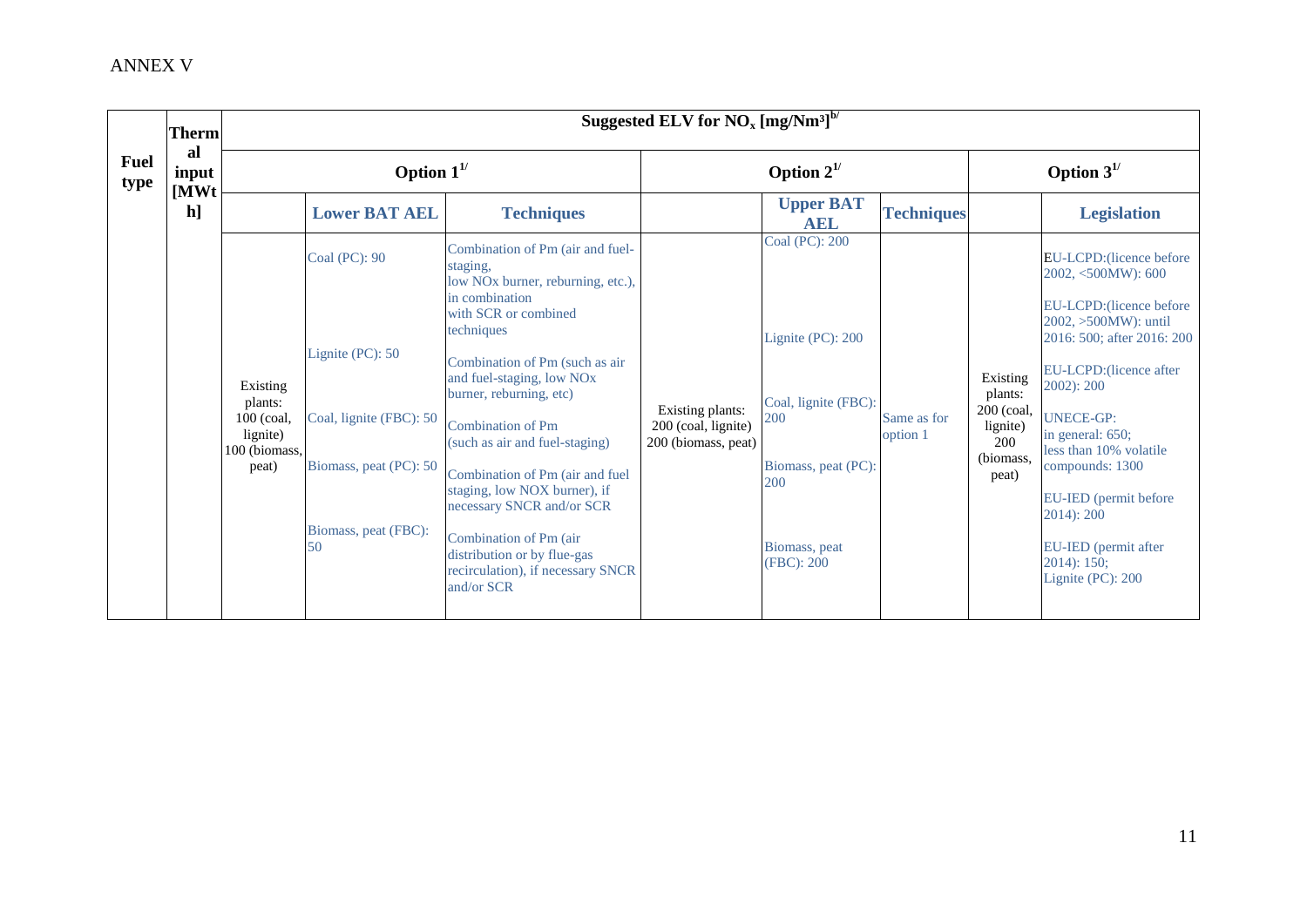|              | Therm       |                            |                      |                                                                                                                                                                                                                                                                                                     | Suggested ELV for $NO_x [mg/Nm^3]^{b/2}$ |                                |                         |                            |                                                                                                                                                                                          |
|--------------|-------------|----------------------------|----------------------|-----------------------------------------------------------------------------------------------------------------------------------------------------------------------------------------------------------------------------------------------------------------------------------------------------|------------------------------------------|--------------------------------|-------------------------|----------------------------|------------------------------------------------------------------------------------------------------------------------------------------------------------------------------------------|
| Fuel<br>type | al<br>input |                            | Option $1^{1/2}$     |                                                                                                                                                                                                                                                                                                     | Option $2^{1/2}$                         |                                |                         | Option $3^{1/2}$           |                                                                                                                                                                                          |
|              | [MWt<br>h]  |                            | <b>Lower BAT AEL</b> | <b>Techniques</b>                                                                                                                                                                                                                                                                                   |                                          | <b>Upper BAT</b><br><b>AEL</b> | <b>Techniques</b>       |                            | <b>Legislation</b>                                                                                                                                                                       |
| Liquid       |             | New plants:<br>250         | 150                  | Combination of Pm (air and fuel)<br>staging, low-NO <sub>x</sub> burner, etc.)<br>For LFO firing NOX <300<br>mg/Nm3<br>For HFO firing with max 0,2 % N<br>in fuel oil NOX <360 mg/Nm3<br>For HFO firing with max 0,3 % N<br>in fuel oil NOX <450 mg/Nm3<br><b>SCR</b><br>SNCR in case of HFO firing | New plants:<br>300                       | 300                            | Same as for<br>option 1 | 400                        | EU-LCPD:(licence before<br>2002): 450<br>EU-LCPD: (licence after<br>2002): 400<br>New plants: UNECE-GP: 400<br>EU-IED (permit before<br>2014): 450<br>EU-IED (permit after<br>2014): 300 |
| fuels        | 50-100      | Existing<br>plants:<br>300 | 150                  | Combination of Pm (air and fuel<br>staging, low-NO <sub>x</sub> burner, etc.)<br>For LFO firing NOX <300<br>mg/Nm3<br>For HFO firing with max 0,2 % N<br>in fuel oil NOX <360 mg/Nm3<br>For HFO firing with max 0,3 % N<br>in fuel oil NOX <450 mg/Nm3<br><b>SCR</b><br>SNCR in case of HFO firing  | Existing plants:<br>450                  | 450                            | Same as for<br>option 1 | Existing<br>plants:<br>450 | EU-LCPD:(licence before<br>2002): 450<br>EU-LCPD:(licence after<br>2002): 400<br><b>UNECE-GP: 450</b><br>EU-IED (permit before<br>2014): 450<br>EU-IED (permit after<br>2014): 300       |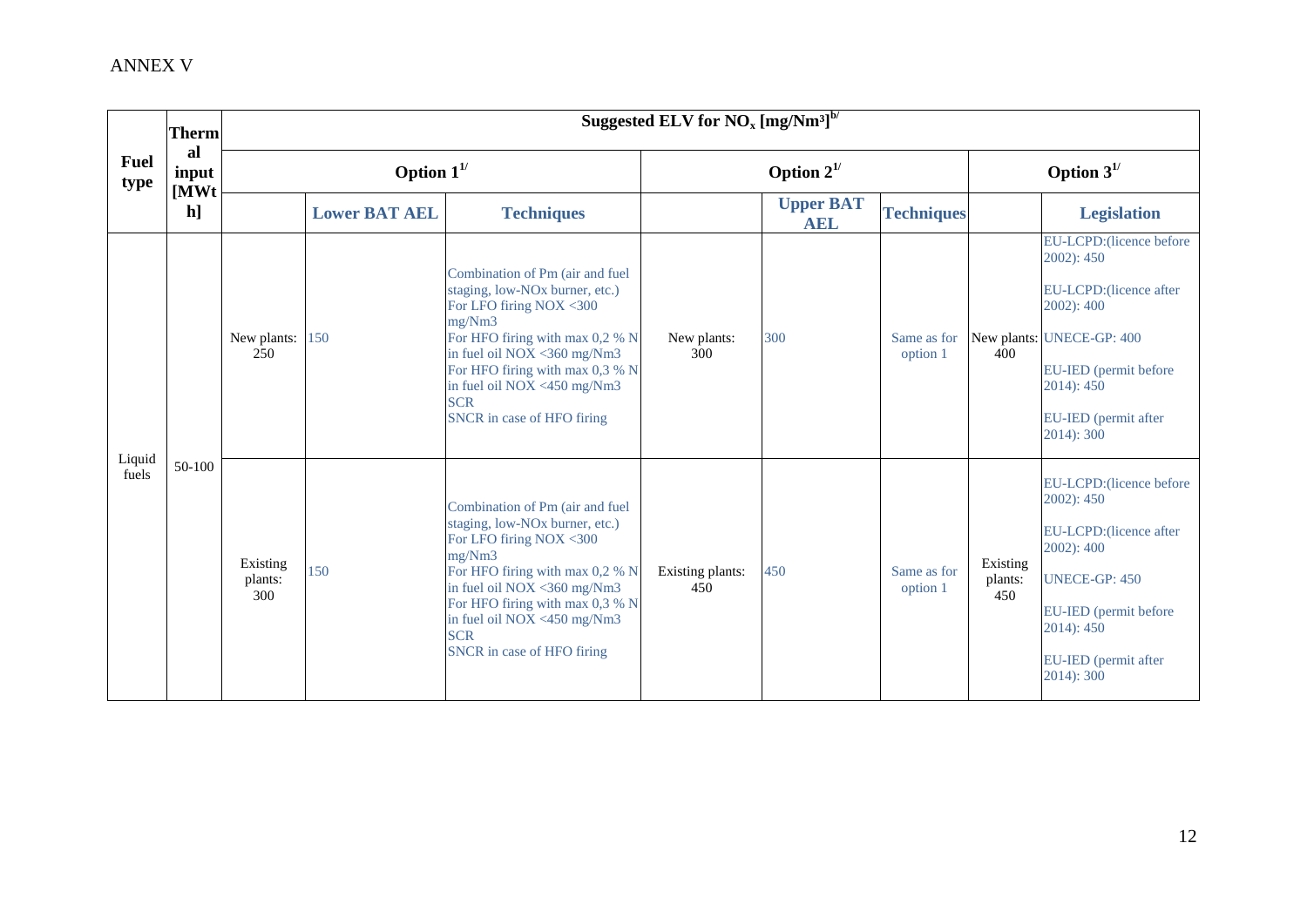|                     | <b>Therm</b>        |                            |                      |                                                                                                                                                       | Suggested ELV for $NO_x$ [mg/Nm <sup>3]b/</sup> |                                |                         |                            |                                                                                                                                                                                          |
|---------------------|---------------------|----------------------------|----------------------|-------------------------------------------------------------------------------------------------------------------------------------------------------|-------------------------------------------------|--------------------------------|-------------------------|----------------------------|------------------------------------------------------------------------------------------------------------------------------------------------------------------------------------------|
| <b>Fuel</b><br>type | al<br>input<br>[MWt |                            | Option $1^{1/2}$     |                                                                                                                                                       |                                                 | Option $2^{1/2}$               |                         | Option $3^{1/2}$           |                                                                                                                                                                                          |
|                     | $\mathbf{h}$        |                            | <b>Lower BAT AEL</b> | <b>Techniques</b>                                                                                                                                     |                                                 | <b>Upper BAT</b><br><b>AEL</b> | <b>Techniques</b>       |                            | <b>Legislation</b>                                                                                                                                                                       |
|                     | 100-300             | New plants:<br>100         | 50                   | Combination of Pm (air and fuel<br>staging, low-NO <sub>x</sub> burner,<br>reburning, etc) in combination<br>with SNCR, SCR or combined<br>techniques | New plants:<br>150                              | 150                            | Same as for<br>option 1 | 200                        | EU-LCPD:(licence before<br>2002): 450<br>EU-LCPD: (licence after<br>2002): 200<br>New plants: UNECE-GP: 300<br>EU-IED (permit before<br>2014): 200<br>EU-IED (permit after<br>2014): 150 |
|                     |                     | Existing<br>plants:<br>150 | 50                   | Combination of Pm (air and fuel<br>staging, low-NO <sub>x</sub> burner,<br>reburning, etc) in combination<br>with SNCR, SCR or combined<br>techniques | Existing plants:<br>200                         | 200                            | Same as for<br>option 1 | Existing<br>plants:<br>450 | EU-LCPD:(licence before<br>2002): 450<br>EU-LCPD:(licence after<br>2002): 200<br><b>UNECE-GP: 450</b><br>EU-IED (permit before<br>2014): 200<br>EU-IED (permit after<br>2014): 150       |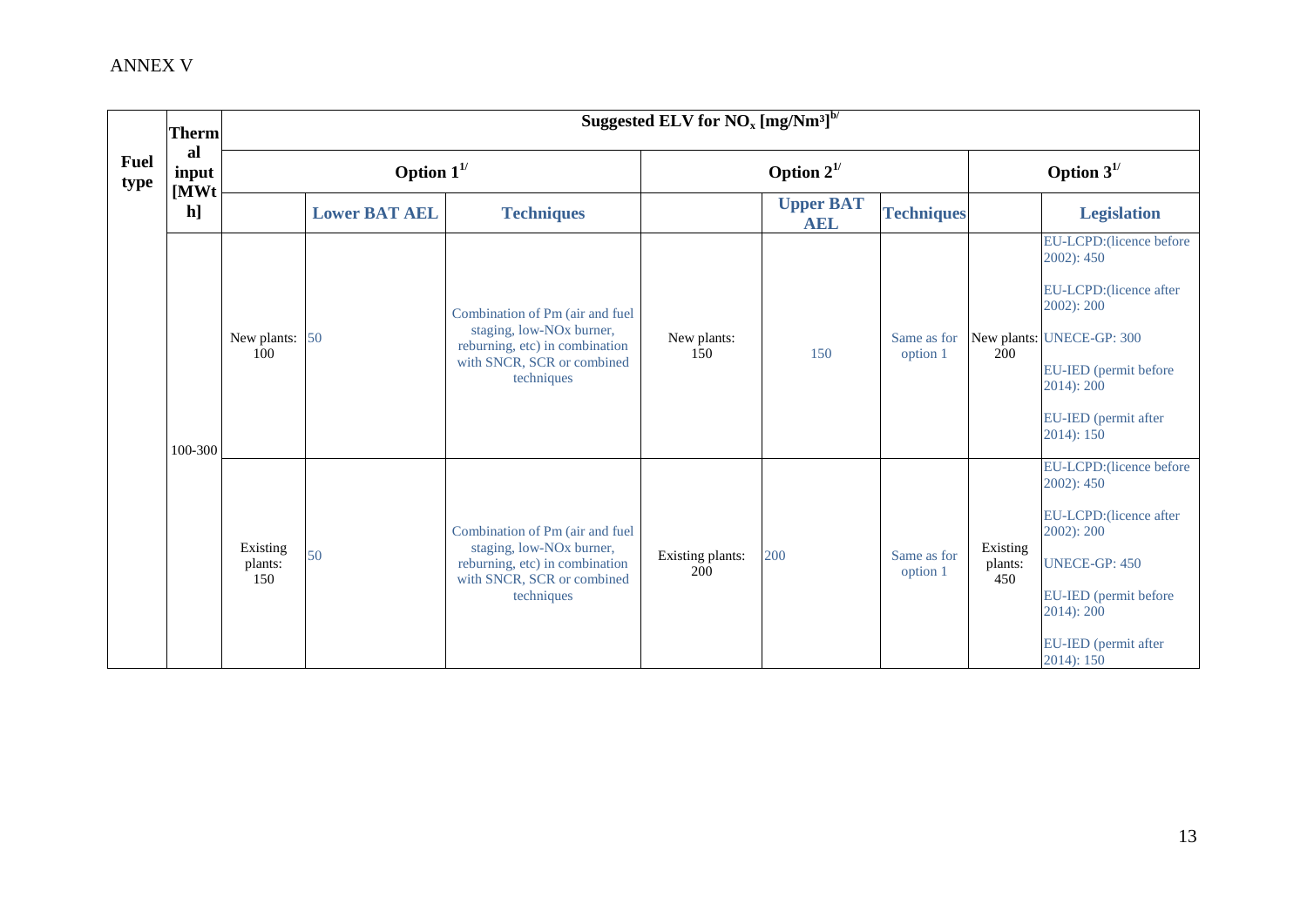|                     | <b>Therm</b>        |                            |                      |                                                                                                                                                 | Suggested ELV for $NO_x$ [mg/Nm <sup>3]b/</sup> |                                |                         |                               |                                                                                                                                                                                                                                                             |
|---------------------|---------------------|----------------------------|----------------------|-------------------------------------------------------------------------------------------------------------------------------------------------|-------------------------------------------------|--------------------------------|-------------------------|-------------------------------|-------------------------------------------------------------------------------------------------------------------------------------------------------------------------------------------------------------------------------------------------------------|
| <b>Fuel</b><br>type | al<br>input<br>[MWt |                            | Option $1^{1/2}$     |                                                                                                                                                 |                                                 | Option $2^{1/2}$               |                         | Option $3^{1/2}$              |                                                                                                                                                                                                                                                             |
|                     | h]                  |                            | <b>Lower BAT AEL</b> | <b>Techniques</b>                                                                                                                               |                                                 | <b>Upper BAT</b><br><b>AEL</b> | <b>Techniques</b>       |                               | <b>Legislation</b>                                                                                                                                                                                                                                          |
|                     |                     | New plants: 50<br>80       |                      | Combination of Pm (air and fuel<br>staging, low-NO <sub>x</sub> burner,<br>reburning, etc) in combination<br>with SCR or Combined<br>techniques | New plants:<br>100                              | 100                            | Same as for<br>option 1 | New plants: 2002): 200<br>200 | EU-LCPD:(licence before<br>2002, <500MW): 450<br>EU-LCPD: (licence before<br>2002, >500MW): 400<br>EU-LCPD: (licence after<br><b>UNECE-GP: 200</b><br>EU-IED (permit before<br>2014): 150<br>EU-IED (permit after                                           |
|                     | >300                | Existing<br>plants:<br>100 | 50                   | Combination of Pm (air and fuel<br>staging, low-NO <sub>x</sub> burner,<br>reburning, etc) in combination<br>with SCR or Combined<br>techniques | Existing plants:<br>150                         | 150                            | Same as for<br>option 1 | Existing<br>plants:<br>400    | 2014): 100<br>EU-LCPD:(licence before<br>2002, <500MW): 450<br>EU-LCPD: (licence before<br>2002, >500MW): 400<br>EU-LCPD: (licence after<br>2002): 200<br><b>UNECE-GP: 350</b><br>EU-IED (permit before<br>2014): 150<br>EU-IED (permit after<br>2014): 100 |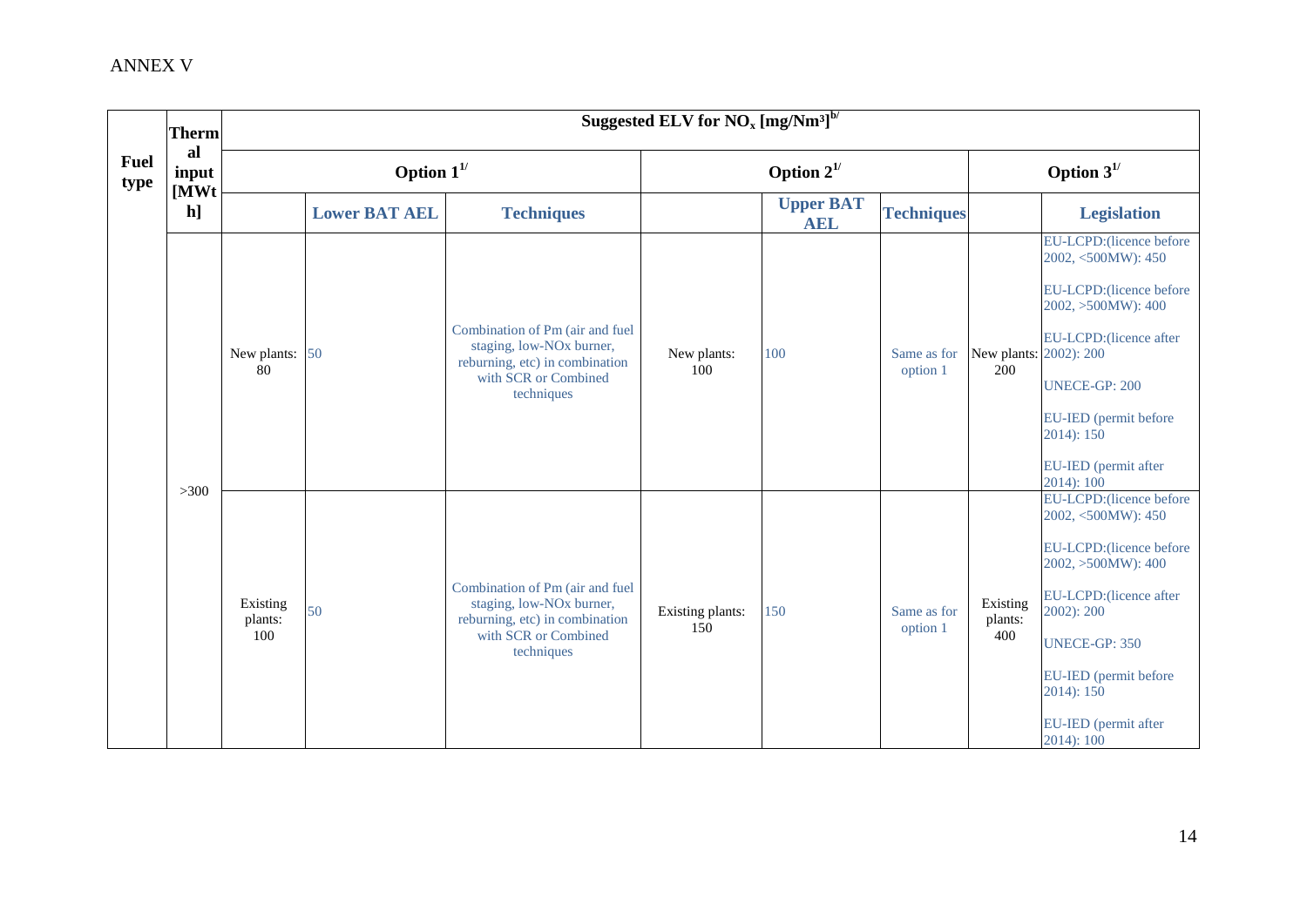|                     | <b>Therm</b>        |                           |                      |                                                      | Suggested ELV for $\overline{NO_x [mg/Nm^3]}^{b/}$ |                                |                         |                            |                                                                                                                                                                                          |
|---------------------|---------------------|---------------------------|----------------------|------------------------------------------------------|----------------------------------------------------|--------------------------------|-------------------------|----------------------------|------------------------------------------------------------------------------------------------------------------------------------------------------------------------------------------|
| <b>Fuel</b><br>type | al<br>input<br>[MWt |                           | Option $1^{1/2}$     |                                                      |                                                    | Option $2^{1/2}$               |                         | Option $3^{1/2}$           |                                                                                                                                                                                          |
|                     | h]                  |                           | <b>Lower BAT AEL</b> | <b>Techniques</b>                                    |                                                    | <b>Upper BAT</b><br><b>AEL</b> | <b>Techniques</b>       |                            | <b>Legislation</b>                                                                                                                                                                       |
|                     |                     | New plants: 50<br>80      |                      | Low-NO <sub>x</sub> burners or SCR or<br><b>SNCR</b> | New plants:<br>100                                 | 100                            | Same as for<br>option 1 | 150                        | EU-LCPD:(licence before<br>2002): 300<br>EU-LCPD: (licence after<br>2002): 150<br>New plants: UNECE-GP: 150<br>EU-IED (permit before<br>2014): 100<br>EU-IED (permit after<br>2014): 100 |
| Natural<br>gas      | 50-300              | Existing<br>plants:<br>80 | 50                   | Low-NO <sub>x</sub> burners or SCR or<br><b>SNCR</b> | Existing plants:<br>100                            | 100                            | Same as for<br>option 1 | Existing<br>plants:<br>300 | EU-LCPD:(licence before<br>2002): 300<br>EU-LCPD: (licence after<br>2002): 150<br><b>UNECE-GP: 350</b><br>EU-IED (permit before<br>2014): 100<br>EU-IED (permit after<br>2014): 100      |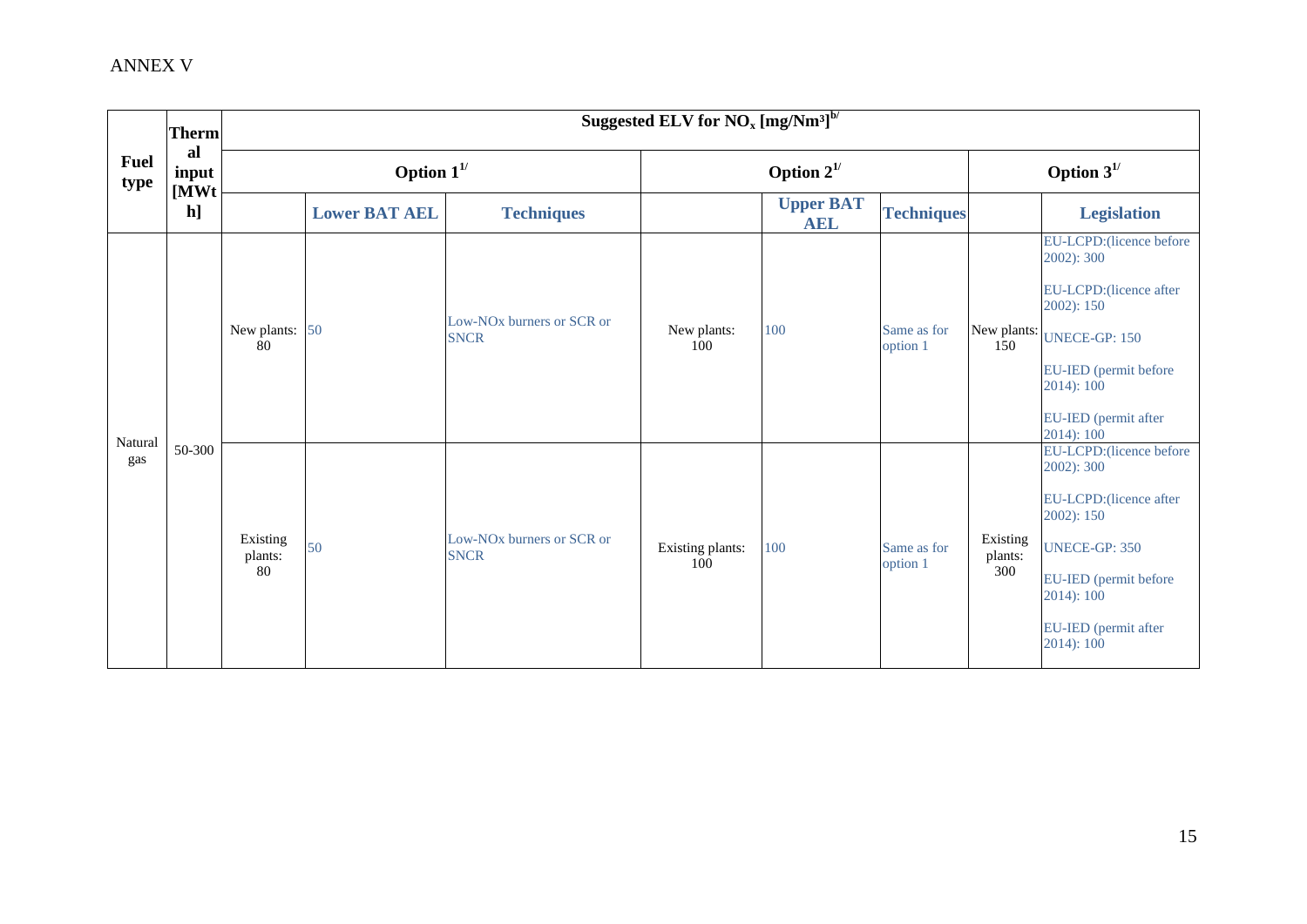|                     | <b>Therm</b> |                           |                      |                                                      | Suggested ELV for $NO_x$ [mg/Nm <sup>3]b/</sup> |                                |                         |                            |                                                                                                                                                                                                                                                  |
|---------------------|--------------|---------------------------|----------------------|------------------------------------------------------|-------------------------------------------------|--------------------------------|-------------------------|----------------------------|--------------------------------------------------------------------------------------------------------------------------------------------------------------------------------------------------------------------------------------------------|
| <b>Fuel</b><br>type | al<br>input  |                           | Option $1^{1/2}$     |                                                      |                                                 | Option $2^{1/2}$               |                         |                            | Option $3^{1/2}$                                                                                                                                                                                                                                 |
|                     | [MWt<br>h]   |                           | <b>Lower BAT AEL</b> | <b>Techniques</b>                                    |                                                 | <b>Upper BAT</b><br><b>AEL</b> | <b>Techniques</b>       |                            | <b>Legislation</b>                                                                                                                                                                                                                               |
|                     |              |                           |                      | Low-NO <sub>x</sub> burners or SCR or                |                                                 |                                |                         |                            | EU-LCPD: (licence before<br>2002; <500MW): 300<br>EU-LCPD: (licence before<br>2002; >500MW): 200<br>EU-LCPD: (licence after                                                                                                                      |
|                     | >300         | New plants: 50<br>60      |                      | <b>SNCR</b>                                          | New plants:<br>100                              | 100                            | Same as for<br>option 1 | 100                        | New plants: 2002): 100<br><b>UNECE-GP: 100</b><br>EU-IED (permit before<br>2014): 100<br>EU-IED (permit after<br>2014): 100                                                                                                                      |
|                     |              | Existing<br>plants:<br>80 | 50                   | Low-NO <sub>x</sub> burners or SCR or<br><b>SNCR</b> | Existing plants:<br>100                         | 100                            | Same as for<br>option 1 | Existing<br>plants:<br>200 | EU-LCPD: (licence before<br>2002; <500MW): 300<br>EU-LCPD: (licence before<br>2002; >500MW): 200<br>EU-LCPD: (licence after<br>$2002$ : 100<br><b>UNECE-GP: 350</b><br>EU-IED (permit before<br>2014): 100<br>EU-IED (permit after<br>2014): 100 |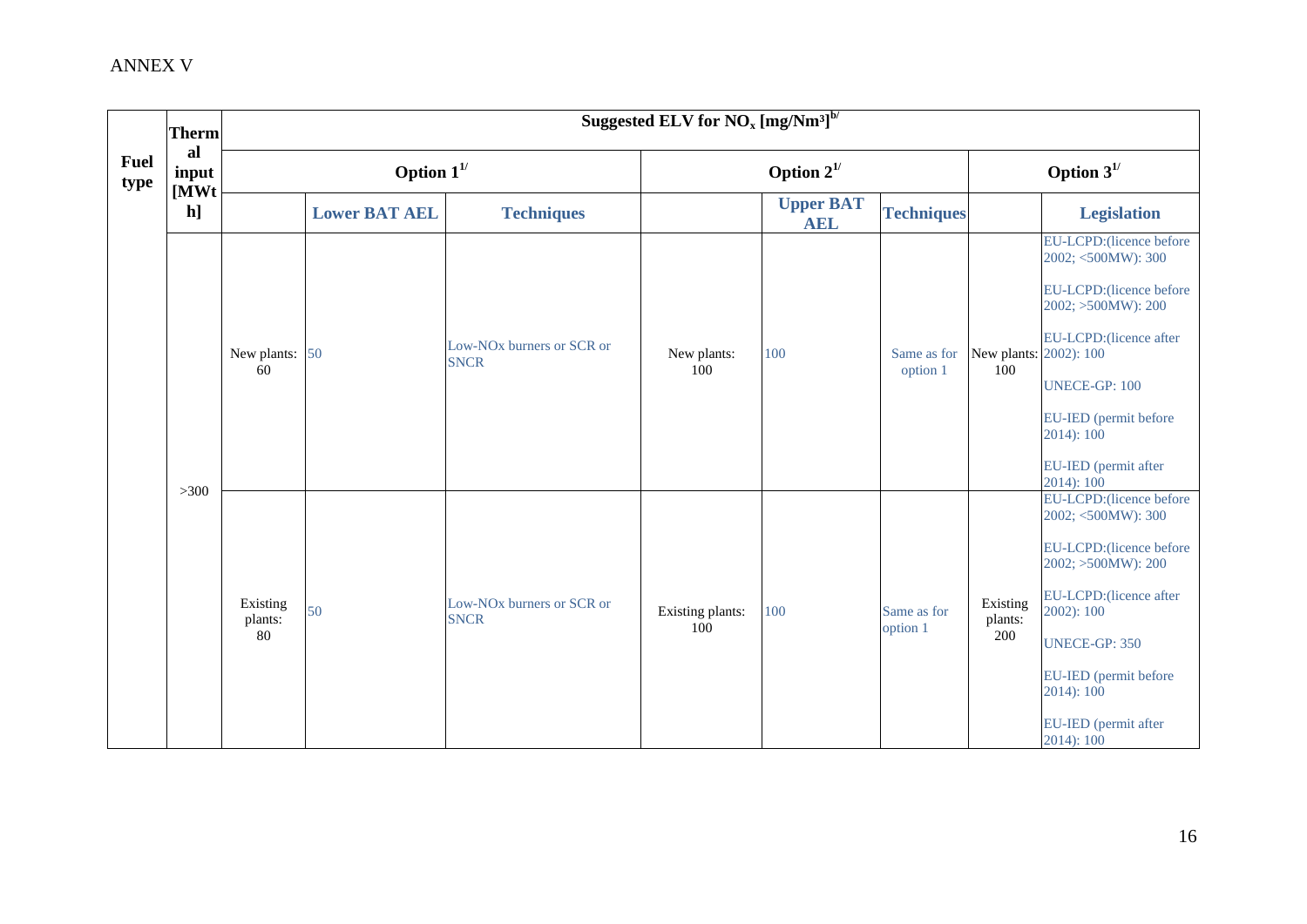| <b>Fuel</b><br>type | <b>Therm</b>                                    | Suggested ELV for $NO_x [mg/Nm^3]^{b/2}$ |                      |                                                                                                                                                                                        |                         |                                |                     |                               |                                                               |  |  |
|---------------------|-------------------------------------------------|------------------------------------------|----------------------|----------------------------------------------------------------------------------------------------------------------------------------------------------------------------------------|-------------------------|--------------------------------|---------------------|-------------------------------|---------------------------------------------------------------|--|--|
|                     | al<br>input<br>$\mathbf{M}\mathbf{W}\mathbf{t}$ |                                          | Option $1^{1/2}$     |                                                                                                                                                                                        | Option $2^{1/2}$        |                                |                     | Option $3^{1/2}$              |                                                               |  |  |
|                     | $\mathbf{h}$                                    |                                          | <b>Lower BAT AEL</b> | <b>Techniques</b>                                                                                                                                                                      |                         | <b>Upper BAT</b><br><b>AEL</b> | <b>Techniques</b>   |                               | <b>Legislation</b>                                            |  |  |
| Other<br>gaseous    | $>50$                                           | New plants:<br>200                       |                      | Refinery gas:<br>- high thermal efficiency designs<br>with good control systems<br>- low-NO <sub>x</sub> burners technique<br>- flue gas circulation in boilers<br>SCR or SNCR.        | New plants:<br>200      |                                | Same as<br>option 1 | New plants: 2002): 200<br>200 | EU-LCPD: (licence after<br>UNECE-GP: 200                      |  |  |
| fuels <sup>c/</sup> |                                                 | Existing<br>plants:<br>300               |                      | Refinery gas:<br>- high thermal efficiency designs<br>with good control systems<br>- low-NO <sub>x</sub> burners technique<br>- flue gas circulation in boilers<br><b>SCR or SNCR.</b> | Existing plants:<br>300 |                                | Same as<br>option 1 | Existing<br>plants:<br>300    | EU-LCPD: (licence after<br>2002): 200<br><b>UNECE-GP: 350</b> |  |  |

a/ In particular, the limit values shall not apply to:

- Plant where the combustion process is an integrated part of a specific production, for example the coke oven used in the Iron and Steel industry and glass and ceramics production plants;

- Plant in which the products of combustion are used for direct heating, drying, or any other treatment of objects or materials;
- Post-combustion plants designed to purify the waste gases by combustion which are not operated as independent combustion plants;
- Facilities for the regeneration of catalytic cracking catalysts;
- Facilities for the conversion of hydrogen sulphide into sulphur;
- Reactors used in the chemical industry;
- Coke battery furnaces;
- Cowpers;
- [Recovery boilers for black liquor within installations for the production of pulp]
- Waste incinerators; and
- Plant powered by diesel, petrol or gas engines or by combustion turbines, irrespective of the fuel used.

 $b/$  These values do not apply to combustion plants running less than 500 hours a year. The  $O_2$  reference content is 6% for solid fuels and 3% for others.

c/ including refinery gases, coke oven gases, blast furnace gases, BOF gases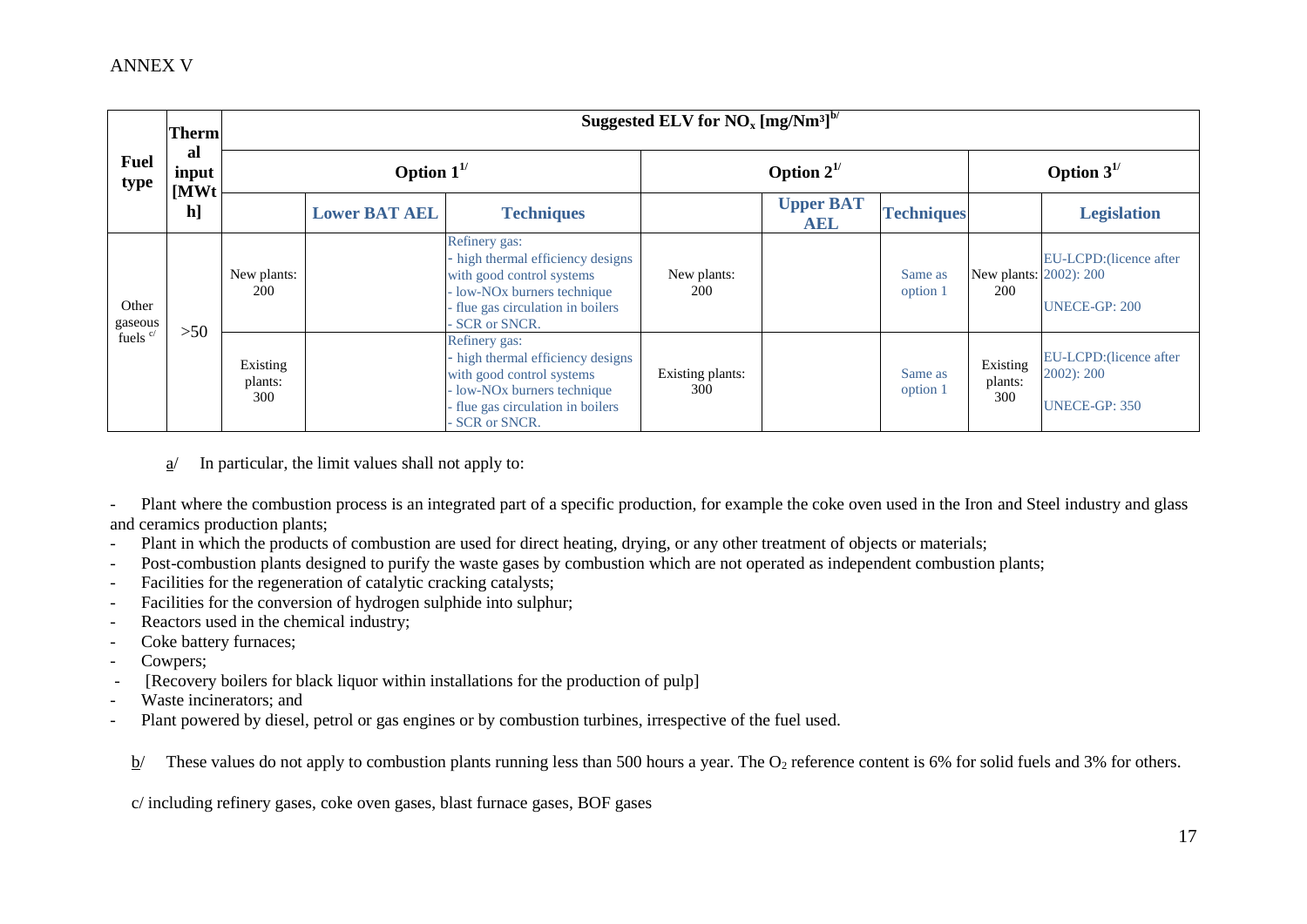8. Onshore combustion turbines with a rated thermal input exceeding 50MWth: the NO<sub>x</sub> limit values expressed in mg/Nm<sup>3</sup> (with an O<sub>2</sub> content of 15%) are to be applied to a single turbine. The limit values in table 2 apply only above 70% load.

| Table 3. Suggested options for limit values for $NOx$ emissions released from onshore combustion turbines (including CCGT) |  |  |
|----------------------------------------------------------------------------------------------------------------------------|--|--|
|----------------------------------------------------------------------------------------------------------------------------|--|--|

|                                                      |                         |                             | Suggested ELV for $NO_x$ [mg/Nm <sup>3]a/</sup> |                                                                                                                                                                       |                              |                                          |                         |                            |                                                                                                                               |  |  |  |
|------------------------------------------------------|-------------------------|-----------------------------|-------------------------------------------------|-----------------------------------------------------------------------------------------------------------------------------------------------------------------------|------------------------------|------------------------------------------|-------------------------|----------------------------|-------------------------------------------------------------------------------------------------------------------------------|--|--|--|
| <b>Fuel type</b>                                     | <b>Thermal</b><br>input | Option $1^{1/2}$            |                                                 |                                                                                                                                                                       | Option $2^{1/2}$             |                                          |                         | Option $3^{1/2}$           |                                                                                                                               |  |  |  |
|                                                      | [MWth]                  |                             | <b>Lower</b><br><b>BAT</b><br><b>AEL</b>        | <b>Techniques</b>                                                                                                                                                     |                              | <b>Upper</b><br><b>BAT</b><br><b>AEL</b> | <b>Techniques</b>       |                            | <b>Legislation</b>                                                                                                            |  |  |  |
| Liquid fuels<br>(light and<br>medium<br>distillates) | >50                     | <b>New</b><br>plants:<br>50 |                                                 | injection of water or steam<br>dry low NOX premix burners (DLN)<br>where technology is available on the<br>market for the use in gas turbines<br>burning liquid fuels | <b>New</b><br>plants:<br>100 |                                          | Same as for<br>option 1 | New plants:<br>120         | EU-LCPD:(licence after 2002): 120<br><b>UNECE-GP: 120</b><br>EU-IED (permit after 2014): 50                                   |  |  |  |
|                                                      |                         | Existing<br>plants:<br>90   |                                                 | injection of water or steam                                                                                                                                           | Existing<br>plants:<br>120   |                                          | Same as for<br>option 1 | Existing<br>plants:<br>120 | EU-LCPD: (licence after 2002): 120<br><b>UNECE-GP: 200</b><br>EU-IED (permit after 2014): 50                                  |  |  |  |
| Natural<br>gas <sup>b/</sup>                         | >50                     | <b>New</b><br>plants:<br>50 | 20                                              | Dry low-NO <sub>x</sub> premix burners<br>(standard equipment for new gas<br>turbines) or SCR                                                                         | <b>New</b><br>plants:<br>50  | 50                                       | Same as for<br>option 1 | New plants:<br>50          | EU-LCPD: (licence after 2002): 50<br><b>UNECE-GP: 50</b><br>EU-IED (permit before 2014): 50<br>EU-IED (permit after 2014): 50 |  |  |  |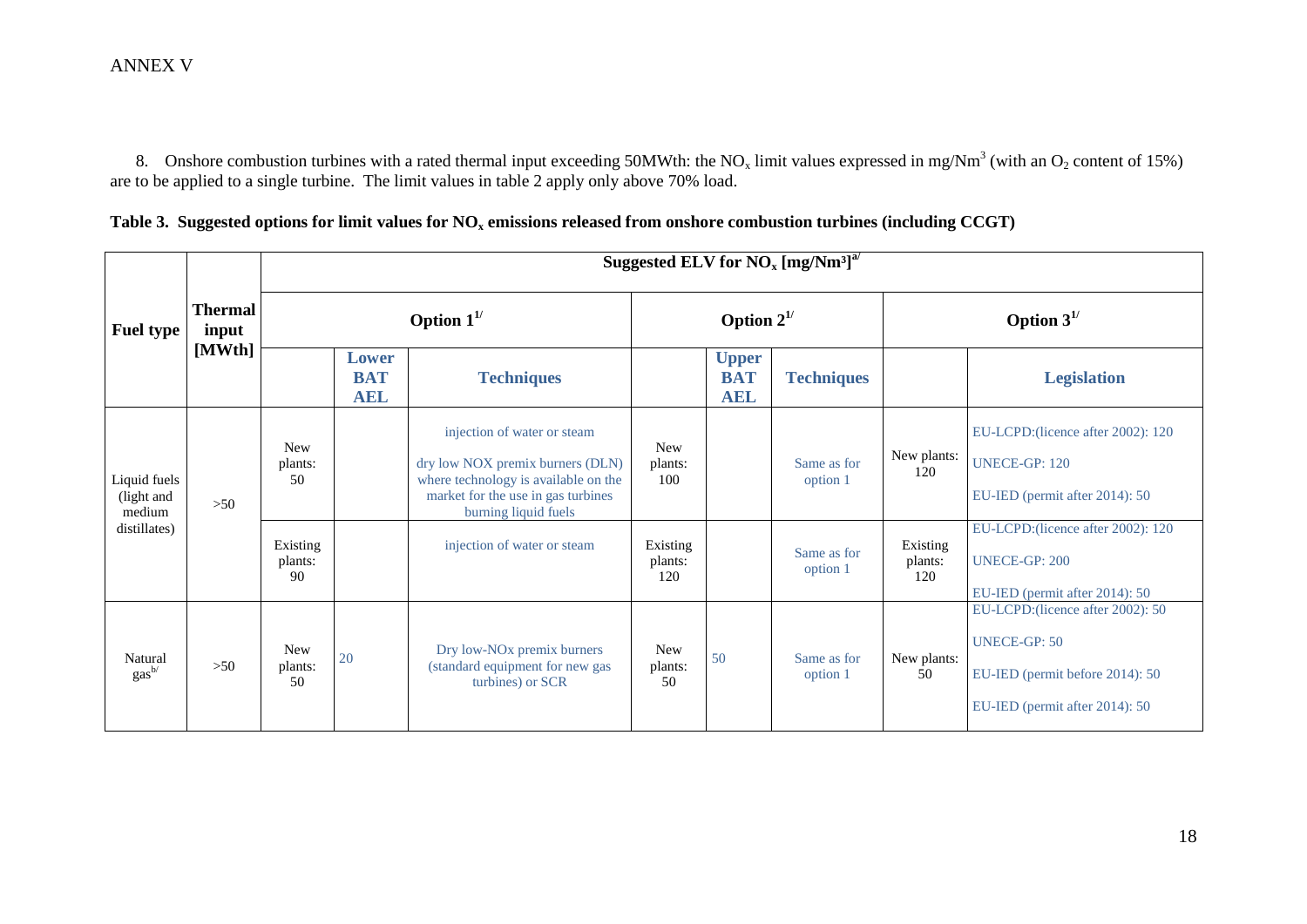|                  |                         |          |                                          |                                  |          |                                          | Suggested ELV for $NO_x$ [mg/Nm <sup>3]a/</sup> |  |
|------------------|-------------------------|----------|------------------------------------------|----------------------------------|----------|------------------------------------------|-------------------------------------------------|--|
| <b>Fuel type</b> | <b>Thermal</b><br>input |          | Option $1^{1/2}$                         |                                  |          | Option $2^{1/2}$                         |                                                 |  |
|                  | [MWth]                  |          | <b>Lower</b><br><b>BAT</b><br><b>AEL</b> | <b>Techniques</b>                |          | <b>Upper</b><br><b>BAT</b><br><b>AEL</b> | <b>Technique</b>                                |  |
|                  |                         | Existing | 50                                       | Water and steam injection or SCR | Existing | 90                                       | Water and stear                                 |  |

| <b>Fuel type</b>    | Thermal<br>input<br>[MWth] |                              | Option $1^{1/2}$                  |                                                                                                                                                      |                             | Option $2^{1/2}$                         |                                     |                            | Option $3^{1/2}$                                                                                                         |  |  |  |
|---------------------|----------------------------|------------------------------|-----------------------------------|------------------------------------------------------------------------------------------------------------------------------------------------------|-----------------------------|------------------------------------------|-------------------------------------|----------------------------|--------------------------------------------------------------------------------------------------------------------------|--|--|--|
|                     |                            |                              | Lower<br><b>BAT</b><br><b>AEL</b> | <b>Techniques</b>                                                                                                                                    |                             | <b>Upper</b><br><b>BAT</b><br><b>AEL</b> | <b>Techniques</b>                   |                            | <b>Legislation</b>                                                                                                       |  |  |  |
|                     |                            | Existing<br>plants:<br>.50   | 50                                | Water and steam injection or SCR                                                                                                                     | Existing<br>plants:<br>90   | 90                                       | Water and steam<br>injection or SCR | Existing<br>plants:<br>120 | EU-LCPD: (licence after 2002): 50<br>UNECE-GP: 150<br>EU-IED (permit before 2014): 100<br>EU-IED (permit after 2014): 50 |  |  |  |
| Other               |                            | <b>New</b><br>plants:<br>.50 |                                   | [LCP_BREF: Gas-fired turbines (gas<br>not specified): Dry low-NO <sub>x</sub> premix<br>burners (standard equipment for new<br>gas turbines) or SCR] | <b>New</b><br>plants:<br>50 |                                          | Same as option 1                    | New plants:<br>50          | EU-LCPD: (licence after 2002): 120<br>EU-IED (permit before 2014): 90<br>EU-IED (permit after 2014): 50                  |  |  |  |
| gases <sup>c/</sup> |                            | Existing<br>plants:<br>75    |                                   | [LCP_BREF: Gas-fired turbines (gas)<br>not specified): Water and steam<br>injection or SCR]                                                          | Existing<br>plants:<br>120  |                                          | Same as option 1                    | Existing<br>plants:<br>120 | EU-LCPD: (licence after 2002): 120<br>EU-IED (permit before 2014): 90<br>EU-IED (permit after 2014): 50                  |  |  |  |

 $a/$  O<sub>2</sub> content of 15%. Gas turbines for emergency use that operate less than 500 hours per year are not covered. The ELVs apply only above 70% load b/ Natural gas is naturally occurring methane with not more than 20% (by volume) of inerts and other constituents.

c/ [e.g. for supplementary firing with other gases]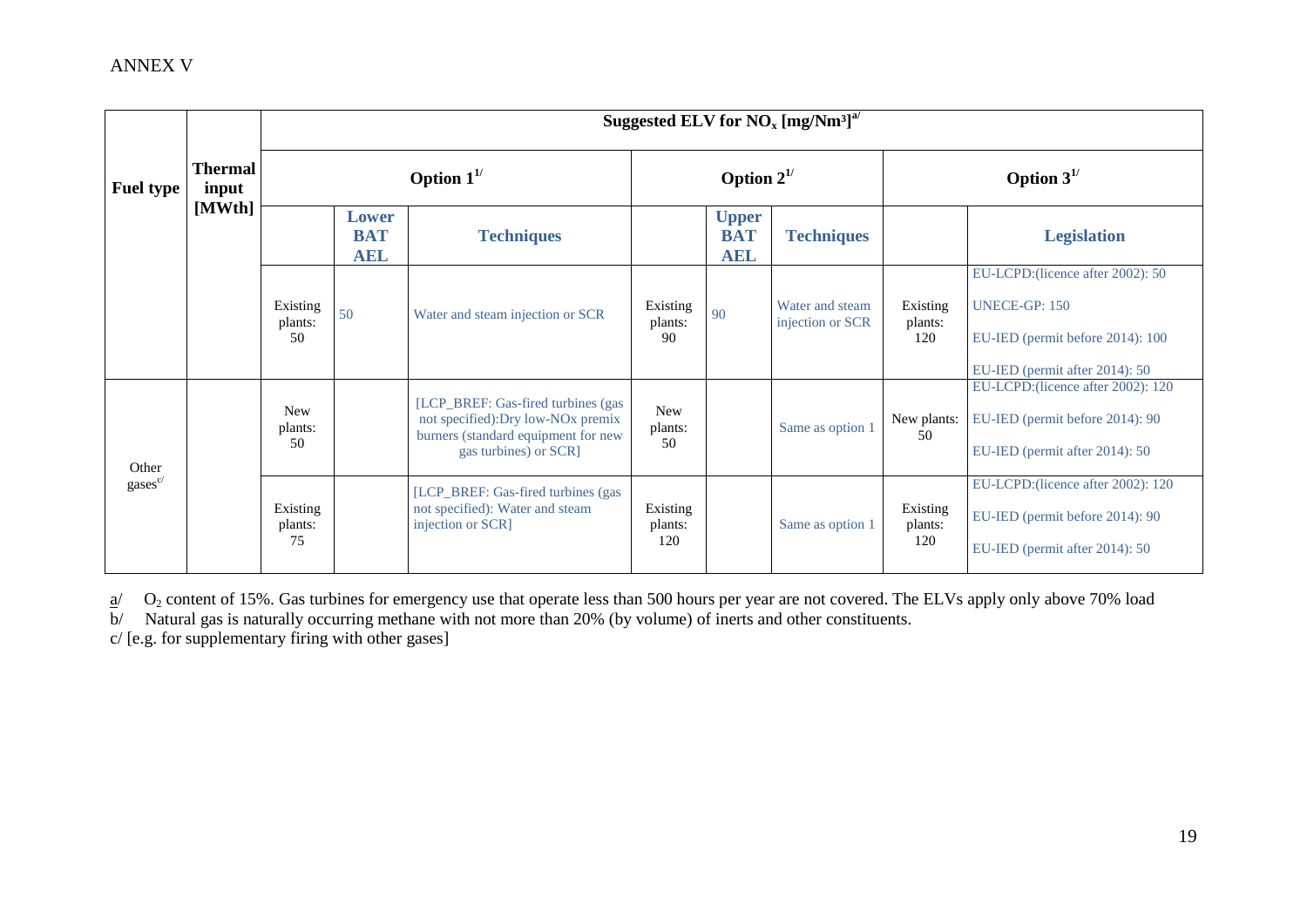# 9. Cement production:

**Table 4. Suggested options for limit values for NO<sup>x</sup> emissions released from cement production a/**

|                           |     | Suggested ELV for $NO_x$ [mg/Nm <sup>3</sup> ] |                                                                                                                                      |     |                                |                                                                                                                                                |                  |                       |  |
|---------------------------|-----|------------------------------------------------|--------------------------------------------------------------------------------------------------------------------------------------|-----|--------------------------------|------------------------------------------------------------------------------------------------------------------------------------------------|------------------|-----------------------|--|
|                           |     | Option $\overline{1}^{\overline{1}}$           |                                                                                                                                      |     | Option $2^{1/2}$               |                                                                                                                                                | Option $3^{1/2}$ |                       |  |
|                           |     | <b>Lower BAT</b><br><b>AEL</b>                 | <b>Techniques</b>                                                                                                                    |     | <b>Lower BAT</b><br><b>AEL</b> | <b>Techniques</b>                                                                                                                              |                  | <b>Legislation</b>    |  |
| New installations         |     |                                                |                                                                                                                                      |     |                                |                                                                                                                                                |                  |                       |  |
| - preheater kilns         | 300 | 200                                            | Combination of:<br>primary measures,<br>staged combustion,<br>SNCR, SCR, with an<br>efficiency permitting to<br>achieve these levels | 400 | 400                            | Combination of:<br>primary measures,<br>staged combustion,<br>SNCR, SCR, with an<br>efficiency permitting<br>to achieve these<br>levels        | 500              | <b>UNECE-GP: 500</b>  |  |
| - other kilns             | 400 | 400                                            | Combination of:<br>primary measures,<br>staged combustion,<br>SNCR, SCR, with an<br>efficiency permitting to<br>achieve these levels | 800 | 800                            | Combination of:<br>primary measures,<br>staged combustion,<br>SNCR, SCR, with an<br>efficiency permitting<br>to achieve these<br><b>levels</b> | 800              | <b>UNECE-GP: 800</b>  |  |
| Existing<br>installations | 400 | Same as new<br>installations                   | Combination of:<br>primary measures,<br>staged combustion,<br>SNCR, SCR, with an<br>efficiency permitting to<br>achieve these levels | 800 | 800                            | Combination of:<br>primary measures,<br>staged combustion,<br>SNCR, SCR, with an<br>efficiency permitting<br>to achieve these<br><b>levels</b> | 1200             | <b>UNECE-GP: 1200</b> |  |

a/ Installations for the production of cement clinker in rotary kilns with a capacity >500 Mg/day or in other furnaces with a capacity >50 Mg/day. The O<sub>2</sub> reference content is 10%.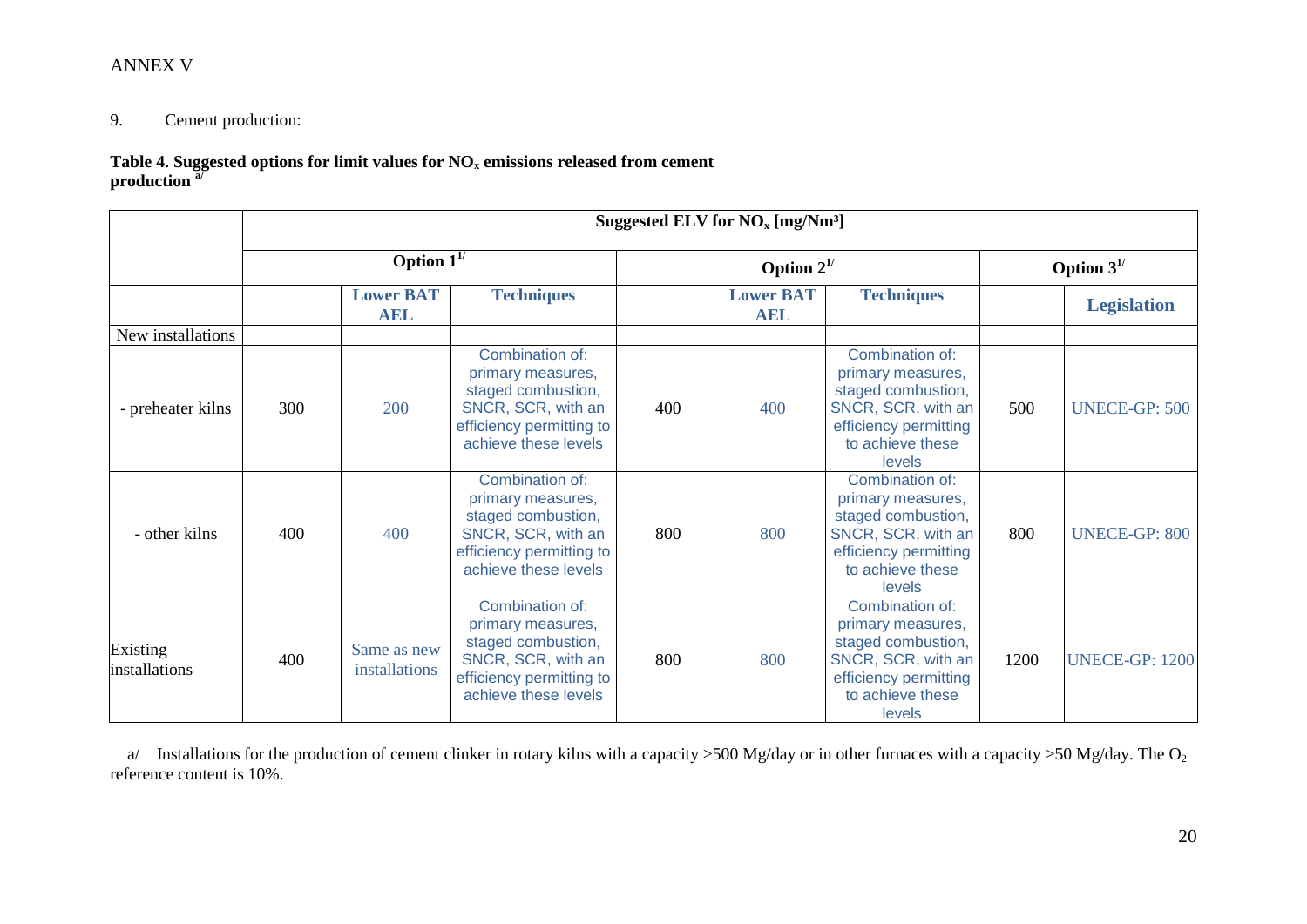### 13. Stationary engines

The emission limit values in table below are proposed in 15 % reference oxygen content because this corresponds to the actual operational conditions of stationary engines.

The limit value of, for instance:

- 190 mg NO<sub>x</sub>/Nm<sup>3</sup> in 15 % O<sub>2</sub> corresponds to the limit of 500 mg NO<sub>x</sub>/Nm<sup>3</sup> in 5 % O<sub>2</sub>,
- 95 mg NO<sub>x</sub>/Nm<sup>3</sup> in 15 % O<sub>2</sub> corresponds to 250 mg NO<sub>x</sub>/Nm<sup>3</sup> in 5 % O<sub>2</sub> and
- 225 mg NO<sub>x</sub>/Nm<sup>3</sup> in 15 % O<sub>2</sub> corresponds to 600 mg NO<sub>x</sub>/Nm<sup>3</sup> in 5 % O<sub>2</sub>.

### **Table 5. Suggested options for limit values for NO<sup>x</sup> emissions released from new stationary engines**

| <b>ENGINE TYPE, POWER, FUEL</b>      | ELV1(a)     | ELV 2(a)    | ELV 3(a)        |
|--------------------------------------|-------------|-------------|-----------------|
| <b>SPECIFICATION</b>                 | $(b)$ $(c)$ | $(b)$ $(c)$ |                 |
| GAS ENGINES $> 1$ MW <sub>th</sub>   |             |             |                 |
| Spark ignited $(=Otto)$ engines      | 35          | 95          | 190             |
| all gaseous fuels                    |             |             |                 |
| <b>DUAL FUAL ENGINES &gt; 1 MWth</b> |             |             |                 |
| In gas mode (all gaseous fuels)      | 35(e)       | 190(e)      | 380(e)          |
| In liquid mode (all liquid fuels)    |             |             |                 |
| 1-20 MW                              | 225         | 750         | $[1850]$ [2000] |
| $>20$ MW                             | 225(e)      | 450         | $[1850]$ [2000] |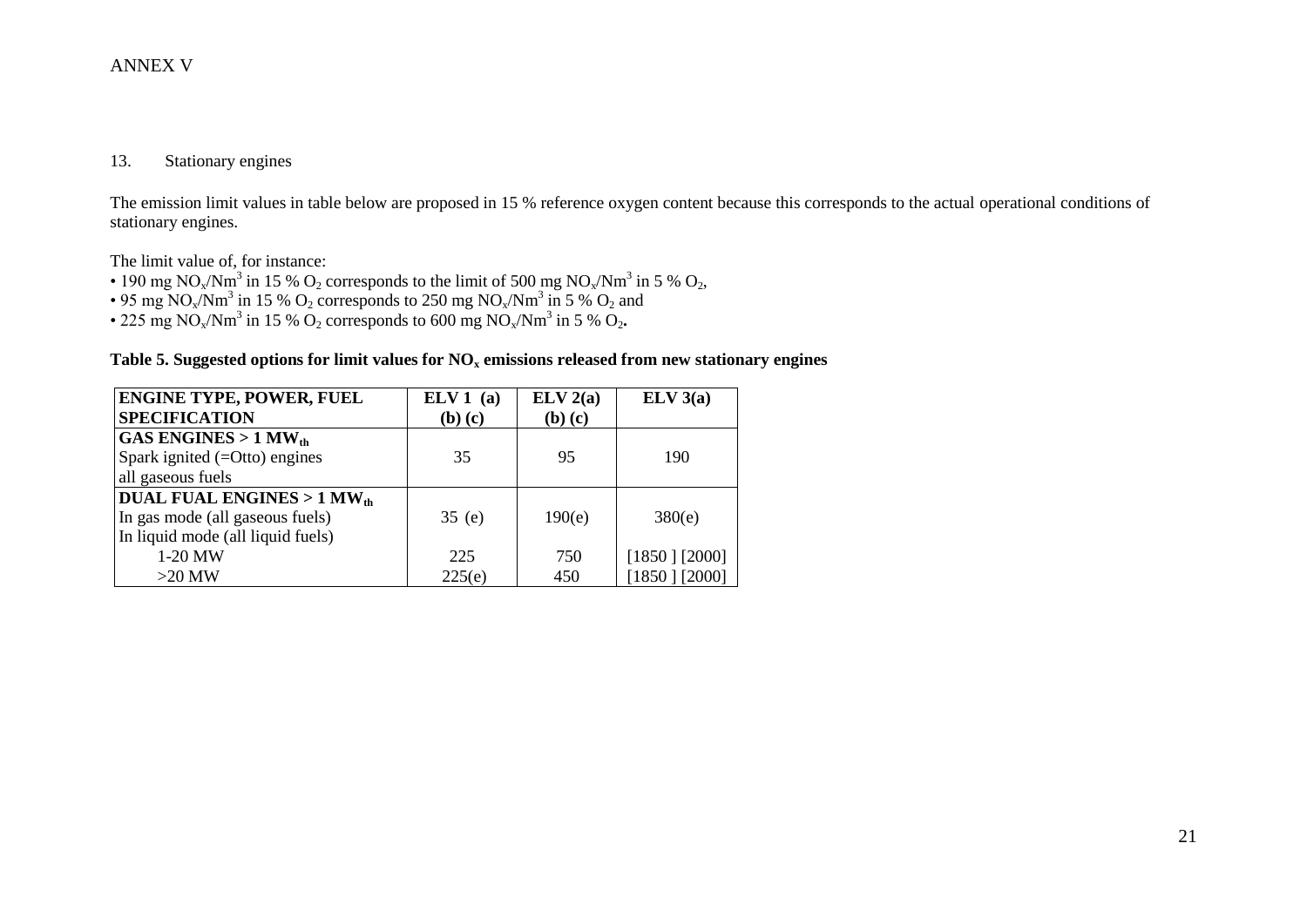$\overline{a}$ 

| DIESEL ENGINES $>$ 5 MW <sub>th</sub><br>(compression ignition) |             |               |                |
|-----------------------------------------------------------------|-------------|---------------|----------------|
| Slow $\left( < 300$ rpm $\right)$ / Medium (300-1200)           |             |               |                |
| $rpm$ /speed                                                    |             |               | $[1300]$ (d)   |
| 5-20 MW                                                         |             |               | [1600]         |
| HFO and bio-oils                                                | 225         | [450] [750]   | $[1300]$ (d)   |
| LFO and NG                                                      | 150         | 190           | [1600]         |
| $>20$ MW                                                        |             |               |                |
| HFO and bio-oils                                                | 190         | $[225]$ [450] | $[750]$ [1850] |
| LFO and NG                                                      | 150         | 190           | [750] [1850]   |
|                                                                 |             |               |                |
| High speed (>1200 rpm)                                          | [130] [150] | 190           | $[750]$ [900]  |

The oxygen reference content is 15%

(a) These values do not apply to engines running less than 500 hours a year.

(b) Where SCR cannot currently be applied [for certain geographical areas, like remote islands] or the unavailability of good fuel or raw material quality not guaranteed, a transition period of [x] yrs can be granted. During this transition period the upper value of ELV3 can be applied.

(c) A flexibility option for engines running between 500 to1500 operational hours per year is to apply [the upper values of ELV3] [achievable with primary measures].

(d) Limit of primary measures under development (Currently only first laboratory tests done on some engine type.)

(e*)* A derogation from the obligation to comply with the emission limit values can be granted to combustion plants using gaseous fuel which have to resort exceptionally to the use of other fuels because of a sudden interruption in the supply of gas and for this reason would need to be equipped with a waste gas purification facility. The exception time period shall not exceed 10 days except where there it is an overriding need to maintain energy supplies.

[Since engines running with higher energy efficiency consume less fuel and emit therefore less CO<sub>2</sub> and since higher efficiency of the engines can lead to higher temperatures and therefore to higher  $NO<sub>x</sub>$  concentrations in the flue gases, a  $NO<sub>x</sub>$  bonus using the formula [ELV x actual efficiency / reference efficiency] could be justified $d$ .]

<sup>&</sup>lt;sup>d</sup> See e.g. U K "Environmental Protection Act 1990, part 1 (1995 revision), PG 1/5 (95): Secretary of state's Guidance-compression Ignition Engines, 20 – 50 MW Net rated Thermal Input" (prescribes efficiency correction from 40 %).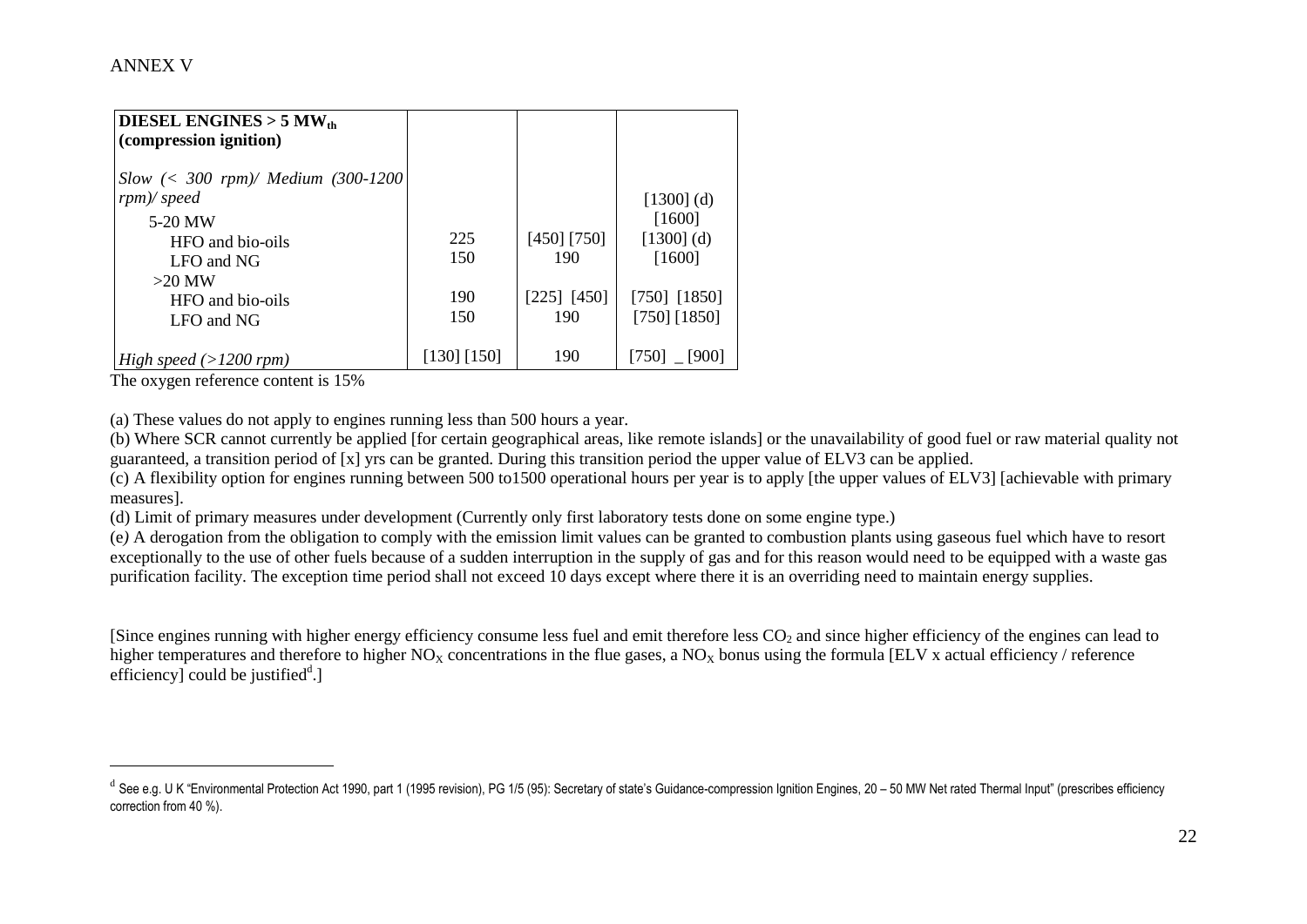11. Production and processing of metals:

|  |  | Table 6. Suggested options for limit values for $NO_x$ emissions released from primary iron and steel $a^{\prime}$ production |  |  |  |
|--|--|-------------------------------------------------------------------------------------------------------------------------------|--|--|--|
|--|--|-------------------------------------------------------------------------------------------------------------------------------|--|--|--|

|                                         | Suggested ELV for $NO_x$ [mg/Nm <sup>3]b/</sup> |                                |                                                                                                                                                                                                                                                                                                                |     |                                |                      |     |                      |  |
|-----------------------------------------|-------------------------------------------------|--------------------------------|----------------------------------------------------------------------------------------------------------------------------------------------------------------------------------------------------------------------------------------------------------------------------------------------------------------|-----|--------------------------------|----------------------|-----|----------------------|--|
| <b>Plant type</b>                       | Option $1^{1/2}$                                |                                |                                                                                                                                                                                                                                                                                                                |     | Option $2^{1/2}$               | Option $3^{1/2}$     |     |                      |  |
|                                         |                                                 | <b>Lower BAT</b><br><b>AEL</b> | <b>Techniques</b>                                                                                                                                                                                                                                                                                              |     | <b>Upper BAT</b><br><b>AEL</b> | <b>Techniques</b>    |     | <b>Legislation</b>   |  |
| Sinter plants: New<br>installation      | $\left(\ldots^{c/2}\right)$                     | c/                             | waste gas recirculation<br>- waste gas denitrification, applying-regenerative<br>activated carbon process<br>- selective catalytic reduction<br>Due to the high cost waste gas denitrification is not<br>applied except in circumstances where<br>environmental quality standards are not likely to<br>be met. | 400 | c/                             | Same as for option 1 | 400 | <b>UNECE-GP: 400</b> |  |
| Sinter plants:<br>Existing installation | $\left[\ldots^{c/} \right]$                     | C/                             | waste gas recirculation<br>- waste gas denitrification, applying-regenerative<br>activated carbon process<br>- selective catalytic reduction<br>Due to the high cost waste gas denitrification is not<br>applied except in circumstances where<br>environmental quality standards are not likely to<br>be met. | 400 | c/                             | Same as for option 1 | 400 | UNECE-GP: 400        |  |

a/ Production and processing of metals: metal ore roasting or sintering installations, installations for the production of pig iron or steel (primary or secondary fusion) including continuous casting with a capacity exceeding 2.5 Mg/hour, installations for the processing of ferrous metals (hot rolling mills > 20 Mg/hour of crude steel).

b/ As an exemption to paragraph 3, these ELVs should be considered as averaged over a substantial period of time

c/ SCR is considered as part of the BAT in the European Reference document but no BAT-AEL is reported.

12. Nitric acid production: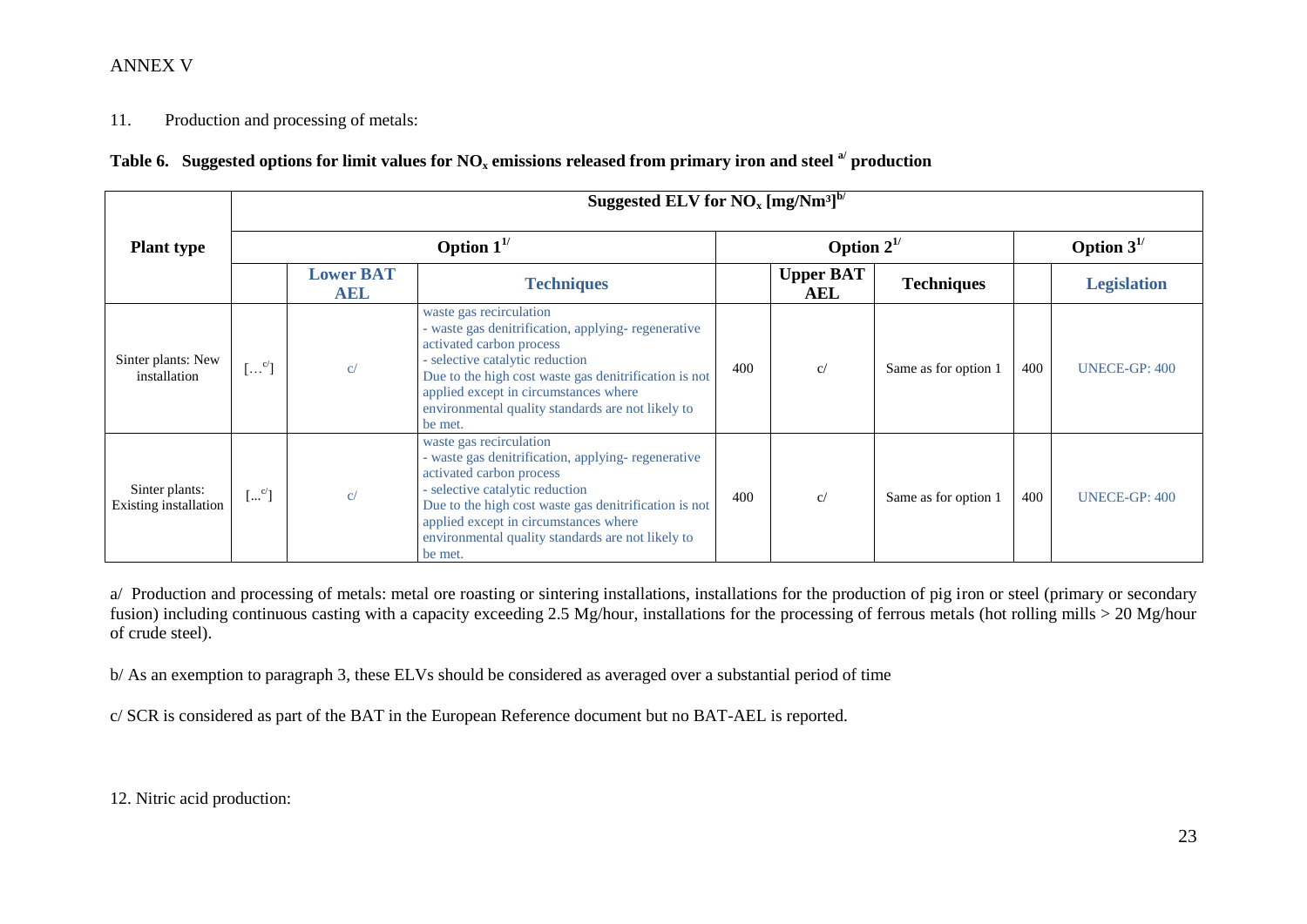### **Table 7. Suggested options for limit values for NO<sup>x</sup> emissions from nitric acid production excluding acid concentration units**

| <b>Type of installations</b> | Suggested ELV for $NO_x$ [mg/Nm <sup>3</sup> ]                       |                                |                                                                                                                                                                                                                                                   |     |                                |                                                                                                                                                                                                                                                      |                                                                      |                         |  |
|------------------------------|----------------------------------------------------------------------|--------------------------------|---------------------------------------------------------------------------------------------------------------------------------------------------------------------------------------------------------------------------------------------------|-----|--------------------------------|------------------------------------------------------------------------------------------------------------------------------------------------------------------------------------------------------------------------------------------------------|----------------------------------------------------------------------|-------------------------|--|
|                              | Option $1^{1/2}$                                                     |                                |                                                                                                                                                                                                                                                   |     | Option $2^{1/2}$               |                                                                                                                                                                                                                                                      | Option $3^{1/2}$                                                     |                         |  |
|                              |                                                                      | <b>Lower BAT</b><br><b>AEL</b> | <b>Techniques</b>                                                                                                                                                                                                                                 |     | <b>Lower BAT</b><br><b>AEL</b> | <b>Techniques</b>                                                                                                                                                                                                                                    | <b>ELV</b>                                                           | <b>Legislation</b>      |  |
| New installations            | 40<br>Based on<br>a<br>consensus<br>of the<br><b>EGTEI</b><br>group  | 10                             | <b>Association of different</b><br>techniques permitting to<br>achieve these levels:<br>optimisation of the<br>absorption stage, combined<br>$NOx$ and $N2O$ abatement<br>technique, SCR, addition<br>of $H_2O_2$ to the last<br>absorption stage | 154 | 154                            | <b>Association of different</b><br>techniques permitting to<br>achieve these levels:<br>optimisation of the<br>absorption stage,<br>combined $NOx$ and $N2O$<br>abatement technique,<br>SCR, addition of $H_2O_2$<br>to the last absorption<br>stage | 200<br>Based on<br>a<br>consensus<br>of the<br><b>EGTEI</b><br>group | <b>UNECE-GP:</b><br>350 |  |
| Existing installations       | 100<br>Based on<br>a<br>consensus<br>of the<br><b>EGTEI</b><br>group | Same as new<br>installations   | Association of different<br>techniques permitting to<br>achieve these levels:<br>optimisation of the<br>absorption stage, combined<br>$NOx$ and $N2O$ abatement<br>technique, SCR, addition<br>of $H_2O_2$ to the last<br>absorption stage        | 185 | 185                            | <b>Association of different</b><br>techniques permitting to<br>achieve these levels:<br>optimisation of the<br>absorption stage,<br>combined $NOx$ and $N2O$<br>abatement technique,<br>SCR, addition of $H_2O_2$<br>to the last absorption<br>stage | 200<br>Based on<br>a<br>consensus<br>of the<br><b>EGTEI</b><br>group | <b>UNECE-GP:</b><br>450 |  |

# B. Canada **3/**

13. Limit values for controlling emissions of nitrogen oxides (NOx) from new stationary sources in the following stationary source categories will be determined on the basis of available information on control technology and levels including limit values applied in other countries and the following documents: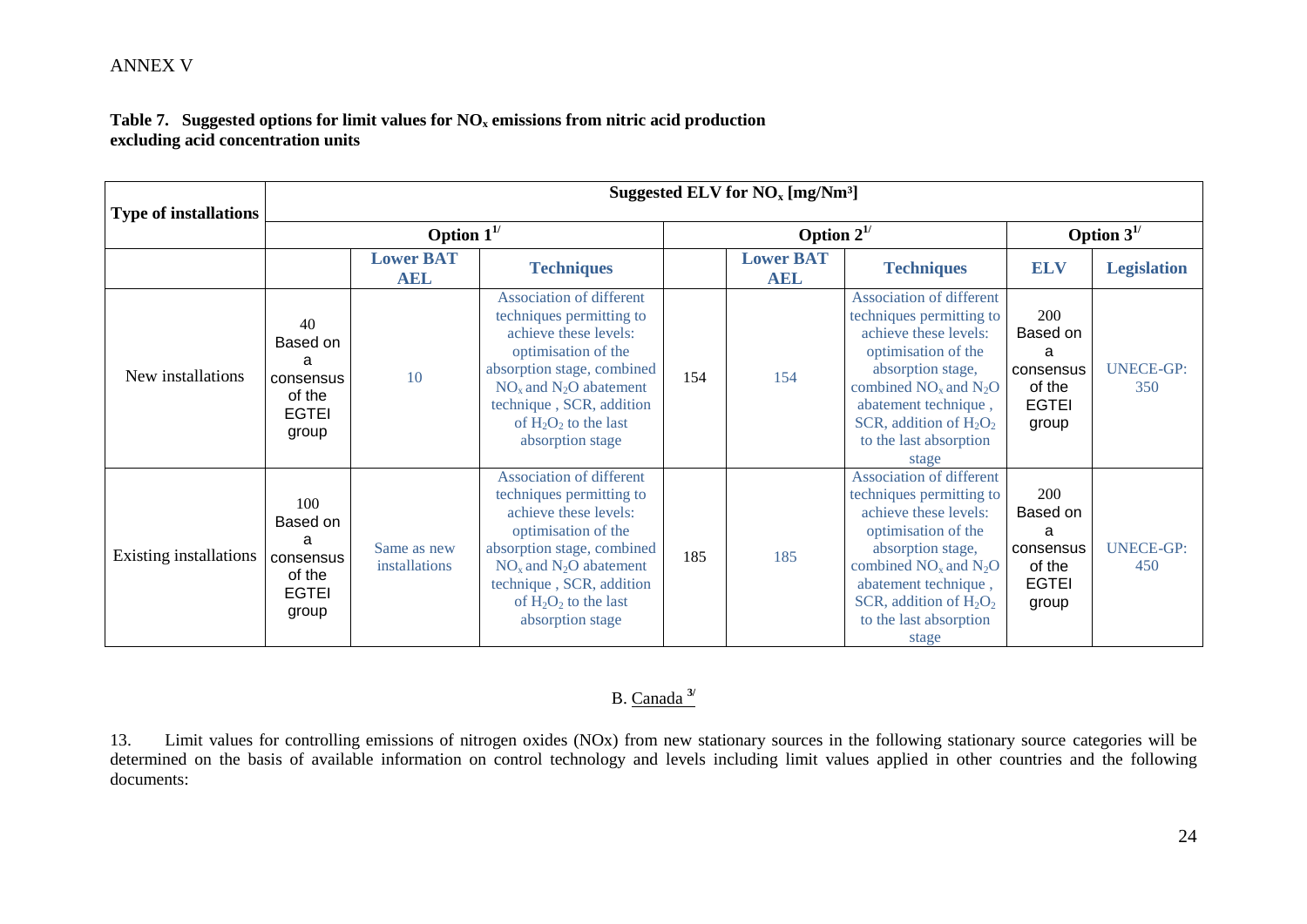*(a)* Canadian Council of Ministers of the Environment (CCME). National Emission Guidelines for Stationary Combustion Turbines. December 1992. PN1072;

*(b)* Canada Gazette, Part I. Department of the Environment. Thermal Power Generation Emissions - National Guidelines for New Stationary Sources. May 15, 1993. pp. 1633-1638; and

*(c)* CME. National Emission Guidelines for Cement Kilns. March 1998. PN1284.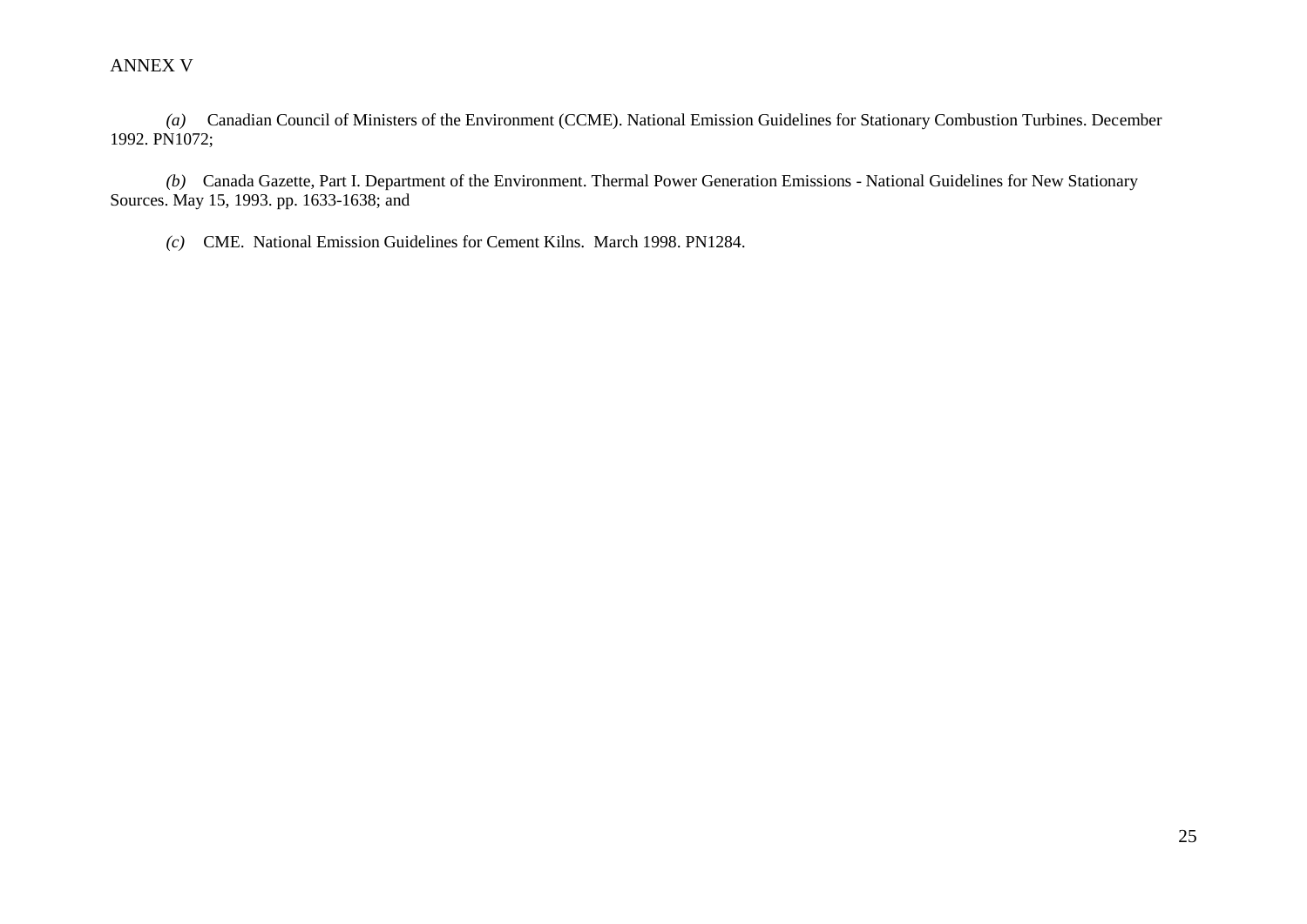### C. United States of America **2/**

14. Limit values for controlling emissions of NOx from new stationary sources in the following stationary source categories are specified in the following documents:

- *(a)* Coal-fired Utility Units 40 Code of Federal Regulations (C.F.R.) Part 76;
- *(b)* Electric Utility Steam Generating Units 40 C.F.R. Part 60, Subpart D, and Subpart Da;
- *(c)* Industrial-Commercial-Institutional Steam Generating Units 40 C.F.R. Part 60, Subpart Db;
- *(d)* Nitric Acid Plants 40 C.F.R. Part 60, Subpart G;
- *(e)* Stationary Gas Turbines 40 C.F.R. Part 60, Subpart GG;
- *(f)* Municipal Waste Combustors 40 C.F.R. Part 60, Subpart Ea, and Subpart Eb; and
- *(g)* Hospital/Medical/Infectious Waste Incinerators 40 C.F.R. Part 60, Subpart Ec.

#### Note

 1/ The definitions of option 1, option 2 and option 3 are as follows. These options were designed to leave maximum flexibility for discussion at the WGSR. Options for ELVs are as follows:

- Option 1: ELV1 is a demanding but technically feasible option with the objective of achieving a high level of reduction. The ELV1 is based on a value between the lower and upper BAT AEL, (where it is available),
- Option 2: ELV2, while technically demanding, pays greater attention to the costs of the measures for achieving reduction. The ELV2 is a value based on the upper BAT AEL (where it is available),
- Option 3: ELV 3 represents current [good] practices based on the legislation of a number of Parties to the Convention.

2/ Up to now, no information has been provided by North America, then part B and C of the annex have not been modified yet.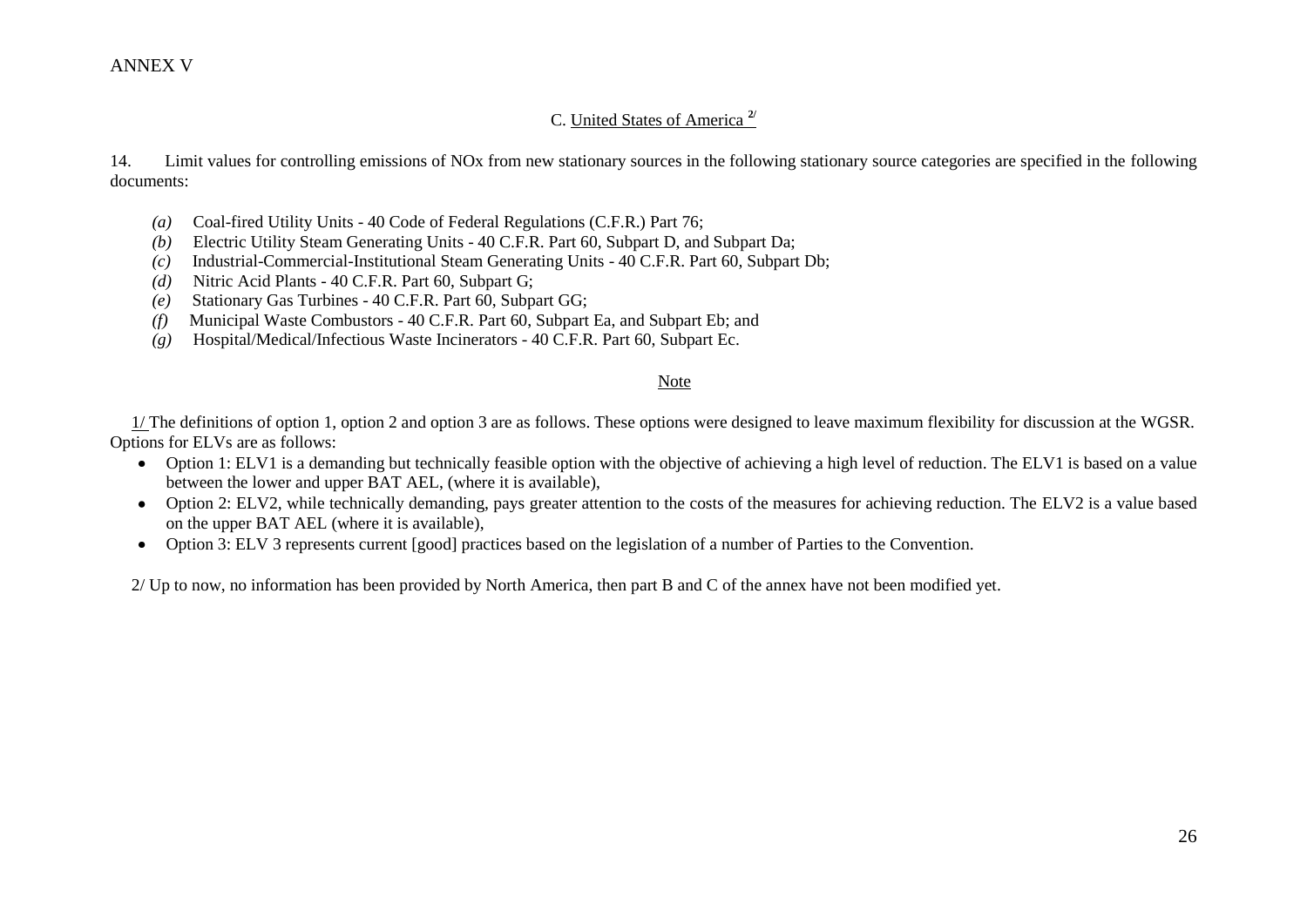# **ANNEX: JUSTIFICATIONS FOR THE OPTIONS FOR "STATIONARY ENGINES"**

#### **TABLE 8. PROPOSED ELVs**

| <b>ENGINE</b><br>TYPE,<br>POWER,<br><b>FUEL SPECIFICATION</b>                                                                   | ELV <sub>1</sub>                                                      | ELV <sub>2</sub>                                                                                     | ELV <sub>3</sub>                                                                                 |
|---------------------------------------------------------------------------------------------------------------------------------|-----------------------------------------------------------------------|------------------------------------------------------------------------------------------------------|--------------------------------------------------------------------------------------------------|
| GAS ENGINES $> 1$ MW <sub>th</sub><br>Spark ignited (=Otto) engines<br>all gaseous fuels                                        | 35 - SCR with high<br>efficiency                                      | 95 - enhanced lean burn                                                                              | 190 - lean burn                                                                                  |
| <b>DUAL FUAL ENGINES &gt; 1</b><br>$MW_{th}$<br>In gas mode (all gaseous fuels)<br>In liquid mode (all liquid fuels)<br>1-20 MW | 35 - SCR with high<br>efficiency<br>225 - SCR with high<br>efficiency | 190 - enhanced lean burn<br>750 - SCR with moderate efficiency<br>450 – SCR with moderate efficiency | 380 - lean burn<br>[1850] [2000] with primary<br>measures depending on fuel and<br>engine design |
| $>20$ MW                                                                                                                        | 225 SCR with high<br>efficiency                                       |                                                                                                      | $[1850]$ [2000] - with primary<br>measures depending on fuel and<br>engine design                |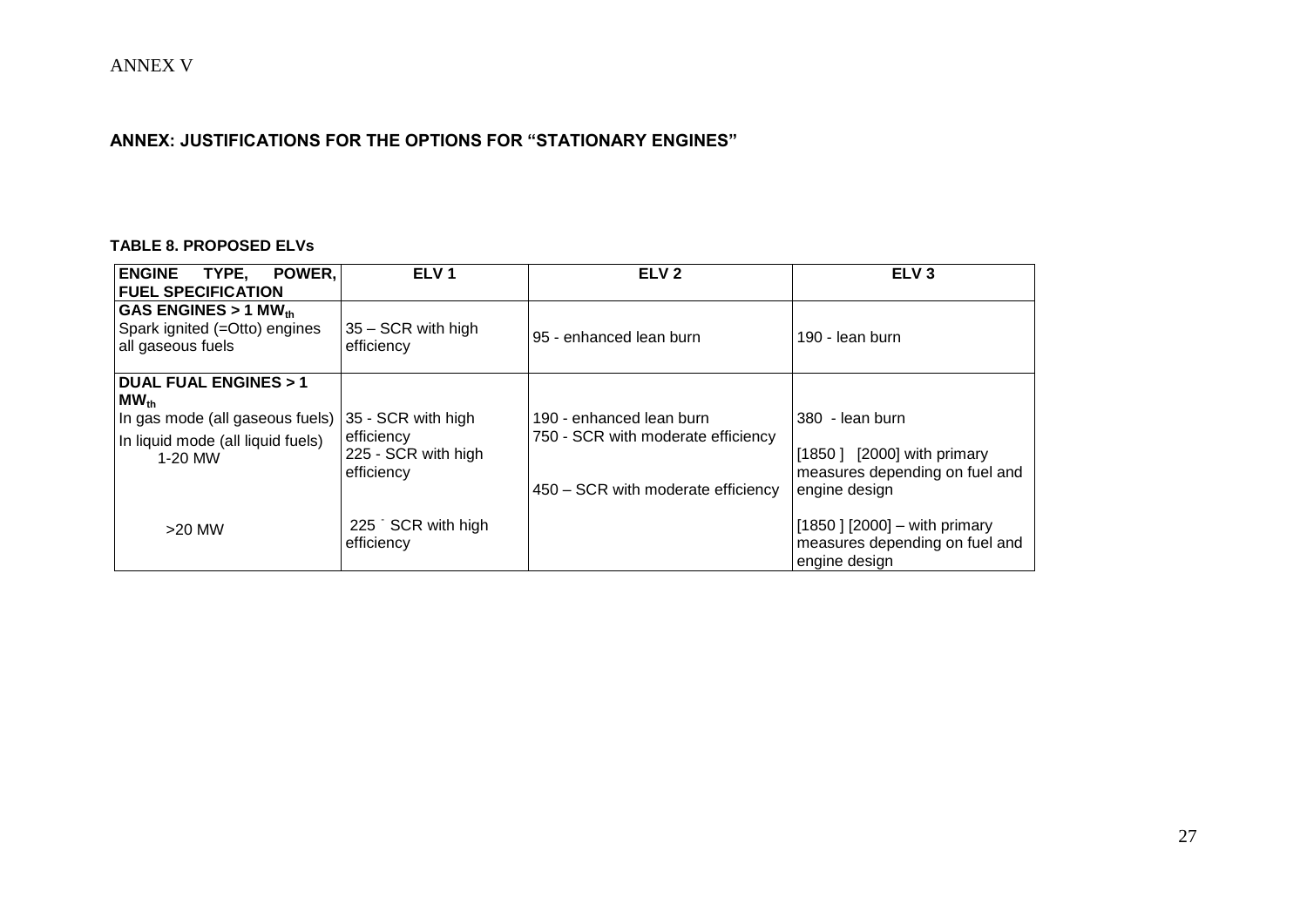| DIESEL ENGINES $>$ 5 MW <sub>th</sub><br>(compression ignition)  |                                 |                                                                      |                                           |
|------------------------------------------------------------------|---------------------------------|----------------------------------------------------------------------|-------------------------------------------|
| $S \sim (0.300$ rpm $)$ / Medium<br>$(300 - 1200$ rpm $)/$ speed |                                 |                                                                      |                                           |
| 5-20 MW<br>HFO and bio-oils                                      | 225 SCR with high<br>efficiency | $[450]$ $[750]$ SCR with moderate<br>efficiency                      | $[1300]$ (d) $[1600]$ primary<br>measures |
| LFO and NG                                                       | 150 SCR with high<br>efficiency | 190 SCR with high efficiency                                         | $[1300]$ (d) $[1600]$ primary<br>measures |
| $>20$ MW<br>HFO and bio-oils                                     | 190 SCR with high<br>efficiency | [225] SCR with high efficiency<br>[450] SCR with moderate efficiency | [750] SCR [1850] primary<br>measures      |
| LFO and NG                                                       | 150 SCR with high<br>efficiency | 190 SCR with high efficiency                                         | [750] SCR [1850] primary<br>measures      |
| High speed $(>1200$ rpm)                                         | efficiency                      | [130] [150] SCR with high   190 SCR with high efficiency             | [750] [900] primary measures              |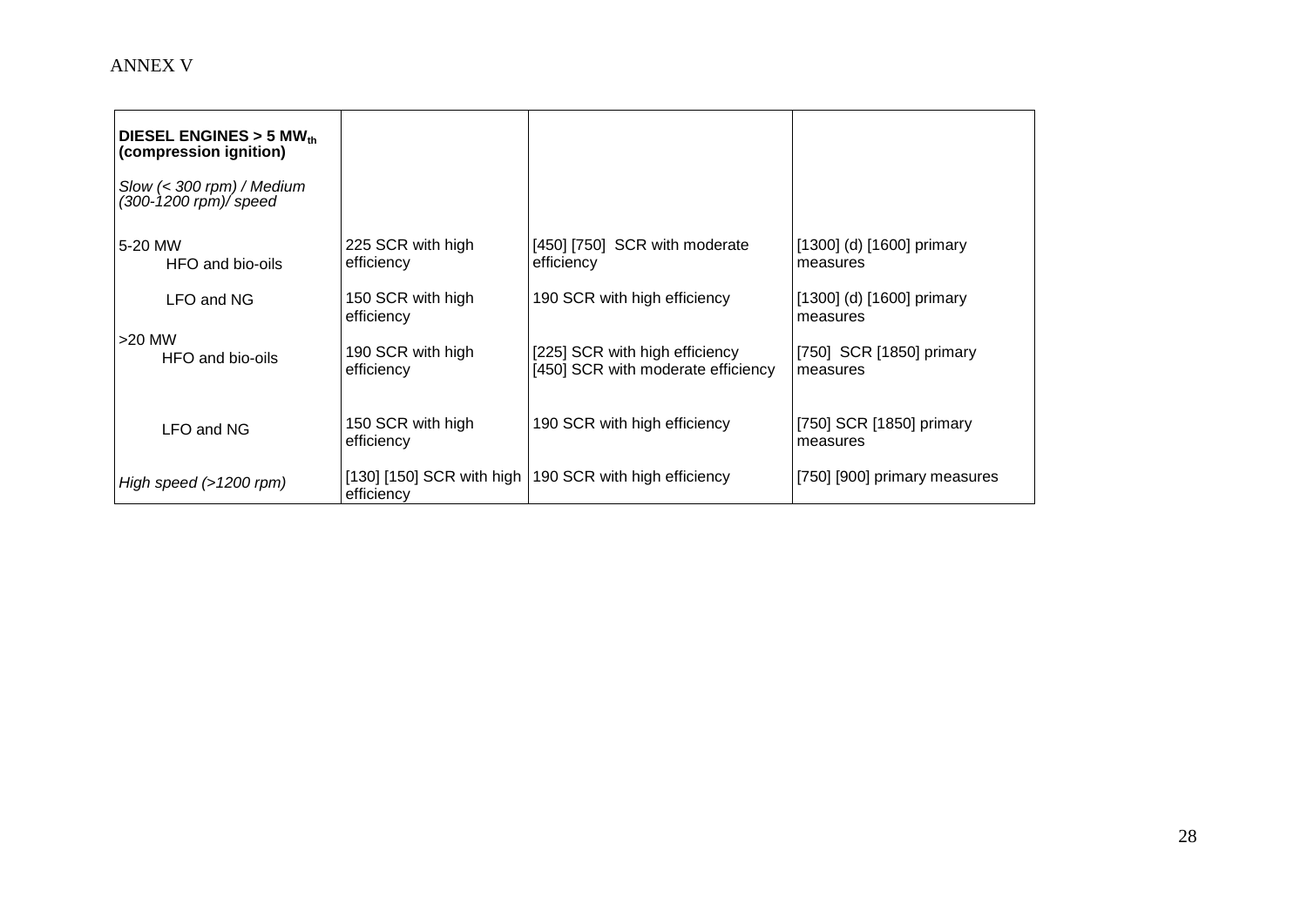#### **GAS ENGINES**

#### **SG-type engine**

#### **ELV1**

The emission limit value of 35 mg NO<sub>x</sub>/Nm<sup>3</sup> is based on the best available technical measures (cost not in main focus) to reduce NO<sub>x</sub> emissions from new stationary engines. The new emission limit for the spark ignition engine requires the use of SCR and an availability of a fuel of an adequate quality. The driving force for application of SCR is often the need to improve local air quality especially in severely degraded air-sheds, to comply with the high reduction targets of NO<sup>x</sup> emissions. In application of SCR on gas engines caution should be taken especially on part loads in order not to overheat ("destroy") the SCR.

#### **ELV2**

The proposed NO<sub>x</sub> ELV of 95 mg /Nm $^3$  for SG-type gas engines is consistent with the use of enhanced lean burn principle (primary measures) and is a part of BAT. For a spark ignition engine (SG) enhanced lean burn can cause an increase in fuel consumption (up to 3% in fuel consumption and corresponding CO<sub>2</sub> emission), and unburned gaseous emissions such as CO emissions and a lower flue gas temperature (detrimental for CHP applications) compared to "normal" lean burn. Certain gas (e.g. some bio gases) compositions set also limitations on the achievable NO<sub>x</sub>-level to 95 mg NO<sub>x</sub>/Nm<sup>3</sup> (15 % O<sub>2</sub>) but possible fluctuations of gas composition and contaminations may have to be considered when defining emission limit values if achievable or not.

#### **ELV3**

The proposed ELV of 190 mg NO<sub>x</sub>/Nm<sup>3</sup> is consistent with the use of the lean burn principle (corresponding with primary measures), also representing BAT. This level can be achieved by standard lean burn engines. The proposed ELV of 190 mg/Nm<sup>3</sup> can also be achieved by rich burn engines equipped with a 3way catalyst (NSCR).

#### **DUAL FUEL ENGINES (DF)**

#### **Dual fuel engines in gas mode**

#### **ELV1**

The emission limit value of 35 mg NO<sub>x</sub>/Nm<sup>3</sup> is based on the best available technical measures (cost not in main focus) to reduce NO<sub>x</sub> emissions from new dual fuel engines in gas mode. The proposed emission limit value requires the use of SCR and an availability of a fuel of an adequate quality. The driving force for application of SCR is often the need to improve local air quality especially in severely degraded air-sheds to comply with the high reduction targets of NO<sub>x</sub> emissions. In application of SCR on DF-type of engines in gas mode caution should be taken especially on part loads in order not to overheat ("destroy") the SCR.

#### **ELV2**

The emission limit value of 190 mg NO<sub>x</sub>/Nm<sup>3</sup> for dual fuel (DF) gas engines in gas mode, can be complied with the enhanced lean-burn principle (primary measures) of the engine, representing BAT.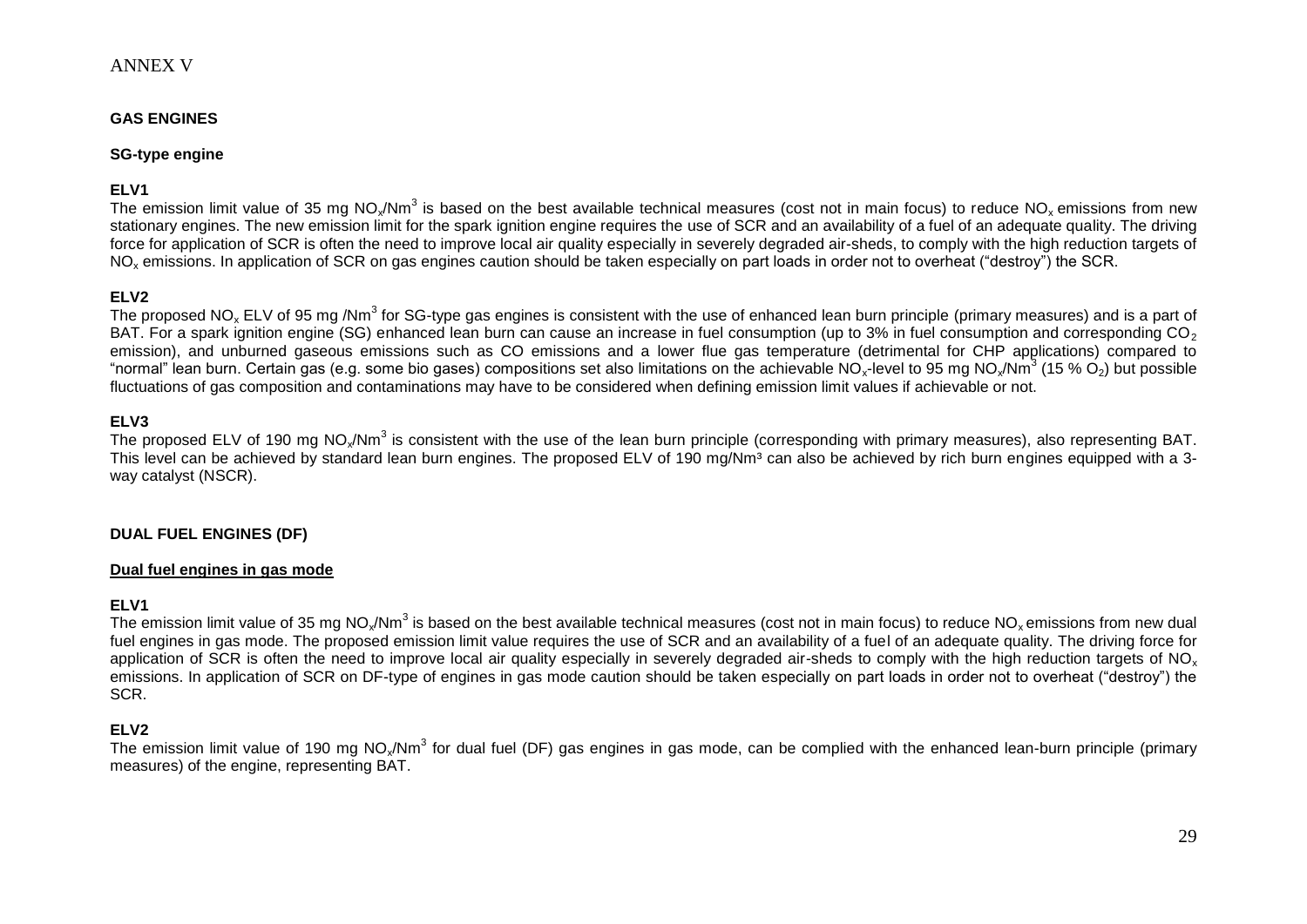#### **ELV 3**

The emission limit value of 380 mg NO<sub>x</sub>/Nm<sup>3</sup> for dual fuel (DF) gas engines in gas mode, can be complied with the lean-burn principle (primary measures) of the engine with optimum fuel consumption and lowest unburned gaseous emissions of CO, etc., which is according to the IPPC principle and have been considered to represent also BAT for DF engines in gas mode. The limit value of 380 mg NO<sub>x</sub>/Nm<sup>3</sup> (15 % O<sub>2</sub>) for DF engines in gas mode has following additional advantages (besides those listed above) compared to the limit value of 190 mg NO<sub>x</sub>/Nm<sup>3</sup>: ... higher flue gas temperature, easier to tune at site (DF engine is sensitive to differences in gas compositions).

#### **Dual fuel engines in liquid mode**

#### **ELV1**

A dual fuel engine has been developed for countries where natural gas is available. It is optimized for gaseous operation (has a lower compression ratio in comparison to a modern diesel engine) and has therefore in the liquid mode/back-up mode, higher NO<sub>x</sub> emissions compared to a modern diesel engine. The dual fuel engines are usually only operated by liquid fuels in special cases like in the interruption of gas supply. They can however also be operated for a longer time in liquid mode (e.g. at a power plant when there is immediate power need before a gas terminal or a gas pipe line is ready). The proposed emission limit value of 225 mg NO<sub>x</sub>/Nm<sup>3</sup> for long time main operation use of liquid fuels are used as the main fuel for a longer period of time, can be achieved by the use of a SCR (cost not in main focus) with an efficiency of near 90 %.

#### **ELV2**

The emission limit values of 750 mg NO<sub>x</sub>/Nm<sup>3</sup> for the smaller DF engines in liquid mode (< 20 MW<sub>th</sub>) can be achieved by the use of a SCR with an efficiency of 60 to 65 %.

The emission limit values of 450 mg NO<sub>x</sub>/Nm<sup>3</sup> for the larger DF engines in liquid mode (> 20 MW<sub>th</sub>) can be achieved by the use of a SCR with an efficiency of 75 to 80 %.

### **ELV 3**

The emission limit values of 1850 and 2000 mg NO<sub>x</sub>/Nm<sup>3</sup> for DF engines in liquid mode are achievable with primary measures like an optimized low-NO<sub>x</sub> engine depending on fuel and engine design. Application of the limit value of 1850 mg NO<sub>x</sub>/Nm<sup>3</sup> means higher fuel consumption and loss of efficiency compared to the  $ELV$  of 2000 mg  $NO_x/Nm^3$ .

#### **DIESEL ENGINES**

For diesel engines the ELVs are proposed by taking into account the capacity of the engine.

#### **ELV1**

#### **Slow (< 300 rpm) / Medium (300-1200 rpm)/ speed diesel engines**

When using heavy oil and bio-oils the emission limit value of 225 mg NO<sub>x</sub>/Nm<sup>3</sup> for diesel engines <u>from 5 to 20 MW</u> and 190 mg NOx/Nm<sup>3</sup> for diesel engines of more than 20 MW can only be achieved by the use of a SCR ((cost not in main focus) with an efficiency of respectively about 85 % and 90% depending on the engine type.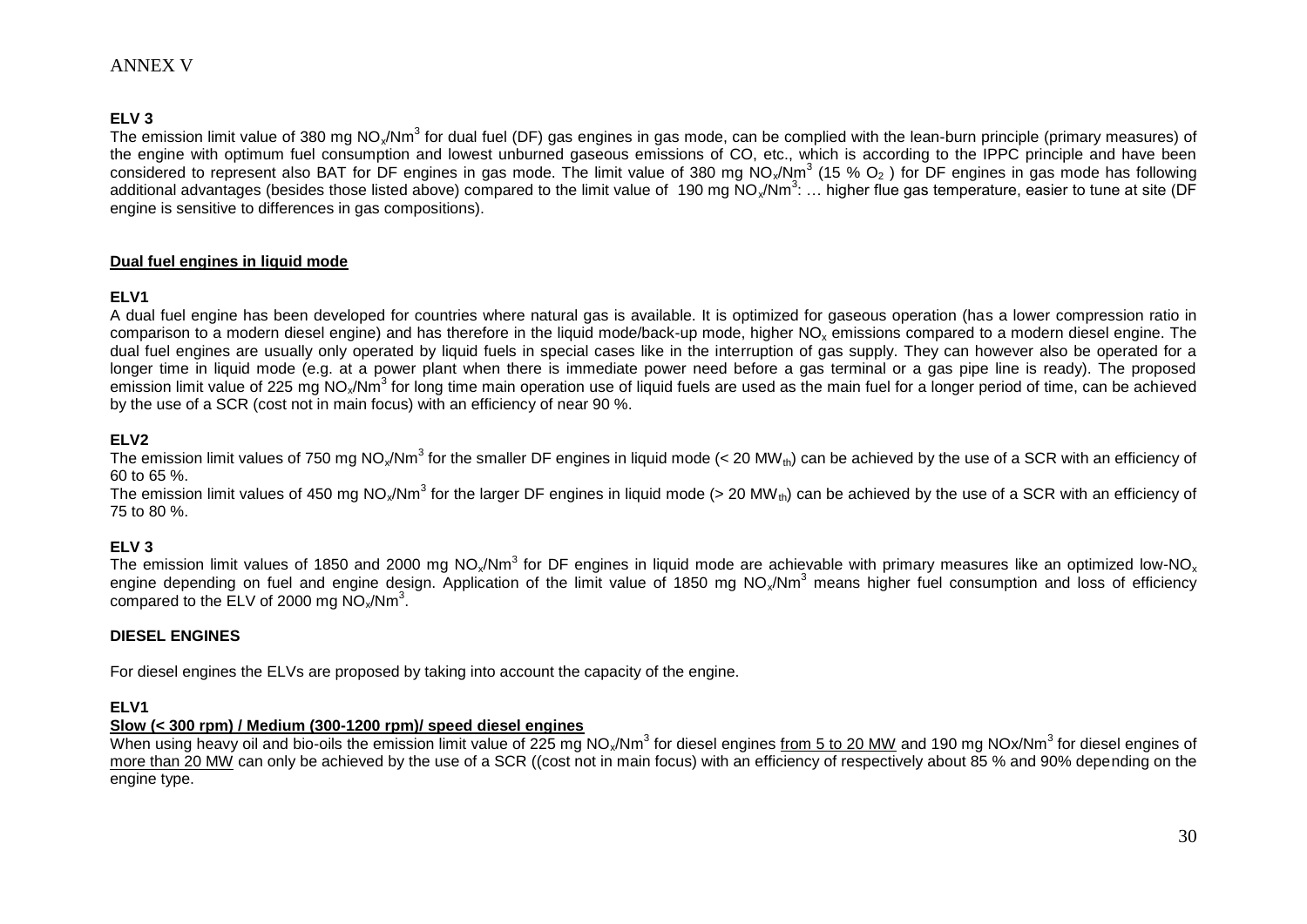When using light fuels oil and natural gas the emission limit value of 150 mg NO<sub>x</sub>/Nm<sup>3</sup> can only be achieved by the use of a SCR (cost not in main focus) with an efficiency of more than 90%.

#### **High speed (>1200 rpm) diesel engines**

The emission limit value of 130 and 150 mg NO<sub>x</sub>/Nm<sup>3</sup> for high speed diesel engines can only be achieved by the use of a SCR (cost not in main focus) with an efficiency of respectively more than 85% and more than 80 %.

#### **ELV2**

#### **Slow (< 300 rpm) / Medium (300-1200 rpm)/ speed diesel engines**

#### 5-20 MW

For the smaller engine capacities (5 - 20 MW) the ELVs of 450 mg/Nm<sup>3</sup> or 750 mg/Nm<sup>3</sup> when heavy fuel oil and bio-oils are used, assume the application of a SCR with an efficiency of respectively more than 70 % and more than 50 %. When light fuel oil and natural gas is used, the ELV of 190 mg/Nm<sup>3</sup> can only be achieved with a SCR having a reduction efficiency of 85 to 90 %.

The NO<sub>x</sub> value of 750 mg/Nm<sup>3</sup> (15 % O<sub>2</sub>) is in line with emission ruling in several EU states (e.g. Italy, France), this value will give a better economic performance of the SCR. Major part of the operational cost of the SCR is due to the reagent consumption, i.e. a lower NOx limit means also a higher reagent consumption need and thus a higher cost.

#### > 20 MW

For the larger engine capacities (> 20 MW) when heavy fuel oil and bio-oils are used, the ELV of 225 mg NO<sub>x</sub>/Nm<sup>3</sup> assumes the application of a SCR with a reduction efficiency of more than 85 % and the ELV of 450 mg NO<sub>x</sub>/Nm<sup>3</sup> can be achieved with a SCR with a lower reduction efficiency of more than 75 % (and reagent need and thus lower operational cost). When light fuel oil and natural gas is used, the ELV of 190 mg NOx/Nm<sup>3</sup> can only be achieved with a SRC having a reduction efficiency of 90 %.

#### **High speed (>1200 rpm) diesel engines**

The emission limit value of 190 mg NO<sub>x</sub>/Nm<sup>3</sup> for high speed diesel engines can only be achieved by the use of a SCR with a moderate reduction efficiency of near 80 %.

#### **ELV3**

#### **Slow (< 300 rpm) / Medium (300-1200 rpm)/ speed diesel engines**

#### 5-20 MW

When using heavy fuel oil, bio-oils, light fuel oil or natural gas the emission limit value of 1 300 and 1600 mg NO<sub>x</sub>/Nm<sup>3</sup> for diesel engines from 5 MW to 20 MW can be reached by using primary measures like an optimized low-NO<sub>x</sub> engine.

The NO<sub>x</sub> level of 1300 mg/Nm<sup>3</sup> (an efficient "dry" primary method is needed for the future international markets) is an option that allows the use of primary measures, such as "wet methods" or advanced Miller concept. Diesel manufacturers (EUROMOT) have in some preliminary laboratory tests seen that by introducing a new extreme Miller concept that NO<sub>x</sub>-levels of 1300 mg/Nm<sup>3</sup> with a lower fuel consumption (and as a consequence lower CO<sub>2</sub> emissions) could be achieved but a lot of engine testing and development work still to be done in order to get this to a commercial level.

#### > 20 MW

When using heavy fuel oil, bio-oils, light fuel oil or natural gas the emission limit value of 750 mg NO<sub>x</sub>/Nm<sup>3</sup> for diesel engines of more than 20 MW can only be complied with the use of a SCR with a reduction efficiency of 60 %, and the ELV of 1850 mg NOx/Nm<sup>3</sup> can be reached by using primary measures like an optimized low-NO<sub>x</sub> engine.